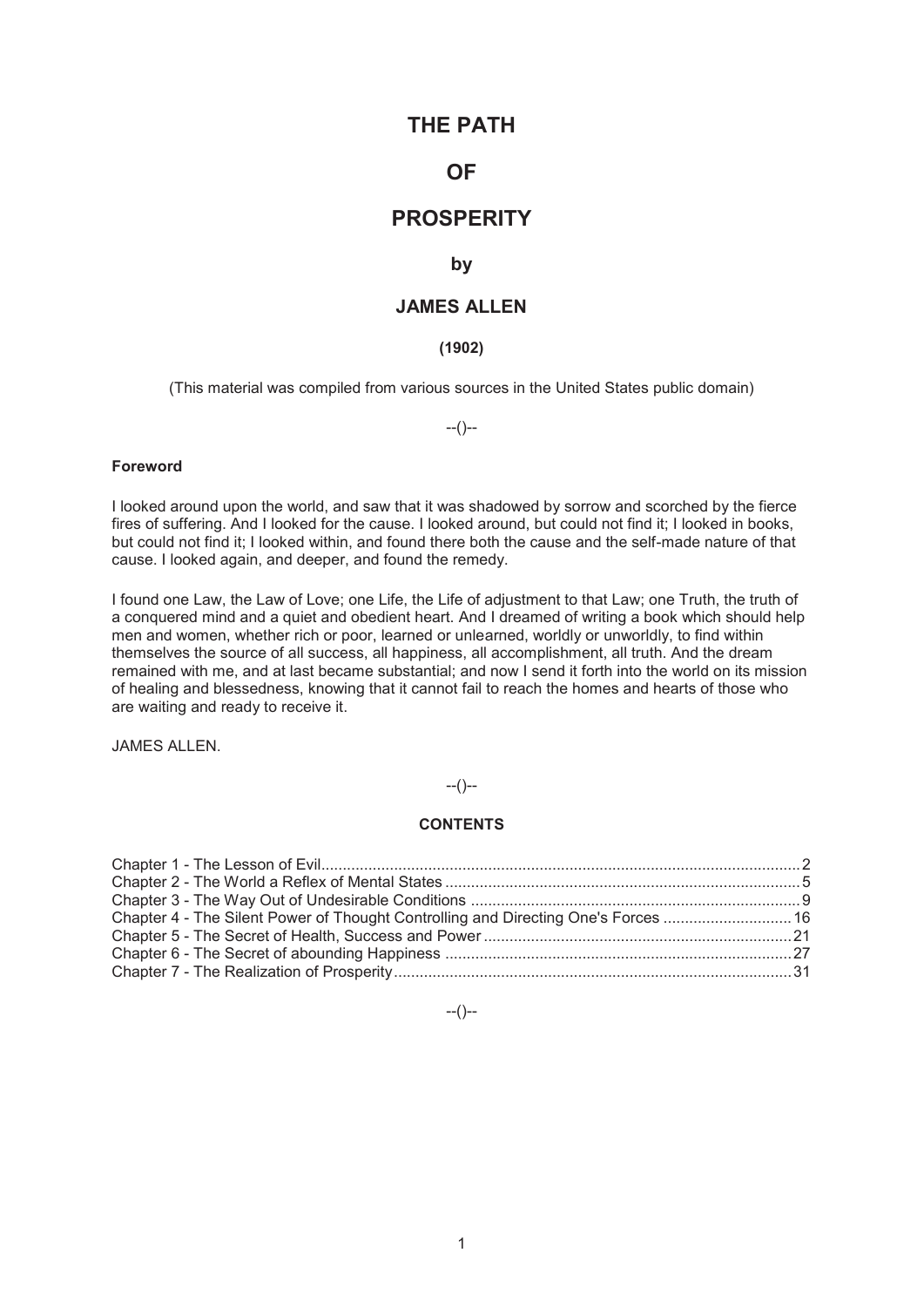## **The Lesson of Evil**

Unrest and pain and sorrow are the shadows of life. There is no heart in all the world that has not felt the sting of pain, no mind has not been tossed upon the dark waters of trouble, no eye that has not wept the hot blinding tears of unspeakable anguish.

There is no household where the Great Destroyers, disease and death, have not entered, severing heart from heart, and casting over all the dark pall of sorrow.

In the strong, and apparently indestructible meshes of evil all are more or less fast caught, and pain, unhappiness, and misfortune wait upon mankind.

With the object of escaping, or in some way mitigating this overshadowing gloom, men and women rush blindly into innumerable devices, pathways by which they fondly hope to enter into a happiness which will not pass away.

Such are the drunkard and the harlot, who revel in sensual excitements; such is the exclusive aesthete, who shuts himself out from the sorrows of the world, and surrounds himself with enervating luxuries; such is he who thirsts for wealth or fame, and subordinates all things to the achievement of that object; and such are they who seek consolation in the performance of religious rites.

And to all the happiness sought seems to come, and the soul, for a time, is lulled into a sweet security, and an intoxicating forgetfulness of the existence of evil; but the day of disease comes at last, or some great sorrow, temptation, or misfortune breaks suddenly in on the unfortified soul, and the fabric of its fancied happiness is torn to shreds.

So over the head of every personal joy hangs the Damocletian sword of pain, ready, at any moment, to fall and crush the soul of him who is unprotected by knowledge.

The child cries to be a man or woman; the man and woman sigh for the lost felicity of childhood. The poor man chafes under the chains of poverty by which he is bound, and the rich man often lives in fear of poverty, or scours the world in search of an elusive shadow he calls happiness.

Sometimes the soul feels that it has found a secure peace and happiness in adopting a certain religion, in embracing an intellectual philosophy, or in building up an intellectual or artistic ideal; but some overpowering temptation proves the religion to be inadequate or insufficient; the theoretical philosophy is found to be a useless prop; or in a moment, the idealistic statue upon which the devotee has for years been laboring, is shattered into fragments at his feet.

Is there, then, no way of escape from pain and sorrow? Are there no means by which bonds of evil may be broken? Is permanent happiness, secure prosperity, and abiding peace a foolish dream?

No, there is a way, and I speak it with gladness, by which evil can be slain for ever; there is a process by which disease, poverty, or any adverse condition or circumstance can be put on one side never to return; there is a method by which a permanent prosperity can be secured, free from all fear of the return of adversity, and there is a practice by which unbroken and unending peace and bliss can be partaken of and realized.

And the beginning of the way which leads to this glorious realization is the acquirement of a right understanding of the nature of evil.

It is not sufficient to deny or ignore evil; it must be understood. It is not enough to pray to God to remove the evil; you must find out why it is there, and what lesson it has for you.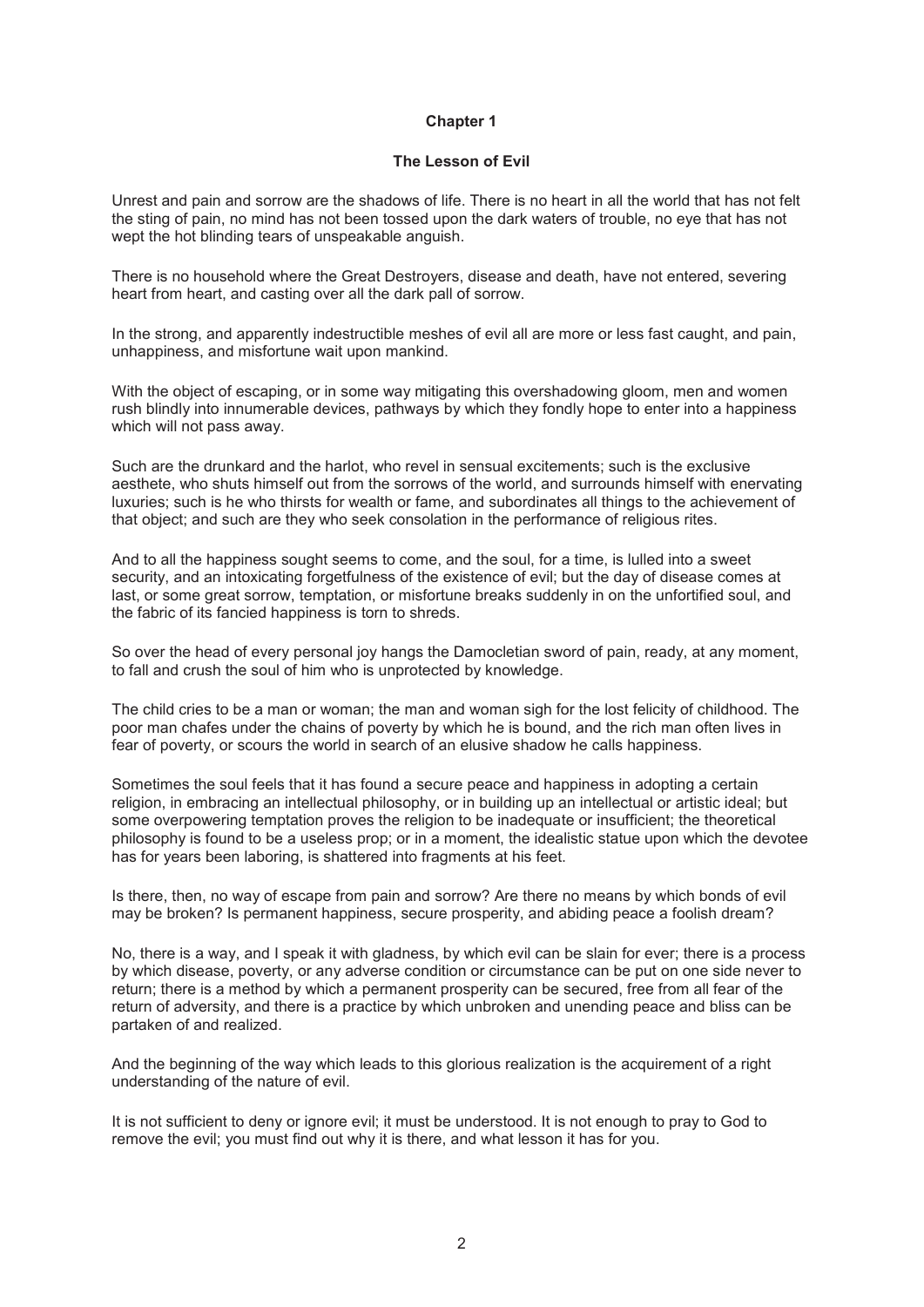It is of no avail to fret and fume and chafe at the chains which bind you; you must know why and how you are bound. Therefore, reader, you must get outside yourself, and must begin to examine and understand yourself.

You must cease to be a disobedient child in the school of experience and must begin to learn, with humility and patience, the lessons that are set for your edification and ultimate perfection; for evil, when rightly understood, is found to be, not an unlimited power or principle in the universe, but a passing phase of human experience, and it therefore becomes a teacher to those who are willing to learn.

Evil is not an abstract some thing outside yourself; it is an experience in your own heart, and by patiently examining and rectifying your heart you will be gradually led into the discovery of the origin and nature of evil, which will necessarily be followed by its complete eradication.

All evil is corrective and remedial, and is therefore not permanent. It is rooted in ignorance, ignorance of the true nature and relation of things, and so long as we remain in that state of ignorance, we remain subject to evil.

There is no evil in the universe which is not the result of ignorance, and which would not, if we were ready and willing to learn its lesson, lead us to higher wisdom, and then vanish away. But men remain in evil, and it does not pass away because men are not willing or prepared to learn the lesson which it came to teach them.

I knew a child who, every night when its mother took it to bed, cried to be allowed to play with the candle; and one night, when the mother was off guard for a moment, the child took hold of the candle; the inevitable result followed, and the child never wished to play with the candle again.

By its one foolish act it learned, and learned perfectly the lesson of obedience, and entered into the knowledge that fire burns. And, this incident is a complete illustration of the nature, meaning, and ultimate result of all sin and evil.

As the child suffered through its own ignorance of the real nature of fire, so older children suffer through their ignorance of the real nature of the things which they weep for and strive after, and which harm them when they are secured; the only difference being that in the latter case the ignorance and evil are more deeply rooted and obscure.

Evil has always been symbolized by darkness, and Good by light, and hidden within the symbol is contained the perfect interpretation, the reality; for, just as light always floods the universe, and darkness is only a mere speck or shadow cast by a small body intercepting a few rays of the illimitable light, so the Light of the Supreme Good is the positive and life-giving power which floods the universe, and evil the insignificant shadow cast by the self that intercepts and shuts off the illuminating rays which strive for entrance.

When night folds the world in its black impenetrable mantle, no matter how dense the darkness, it covers but the small space of half our little planet, while the whole universe is ablaze with living light, and every soul knows that it will awake in the light in the morning.

Know, then, that when the dark night of sorrow, pain, or misfortune settles down upon your soul, and you stumble along with weary and uncertain steps, that you are merely intercepting your own personal desires between yourself and the boundless light of joy and bliss, and the dark shadow that covers you is cast by none and nothing but yourself.

And just as the darkness without is but a negative shadow, an unreality which comes from nowhere, goes to nowhere, and has no abiding dwelling place, so the darkness within is equally a negative shadow passing over the evolving and Light-born soul.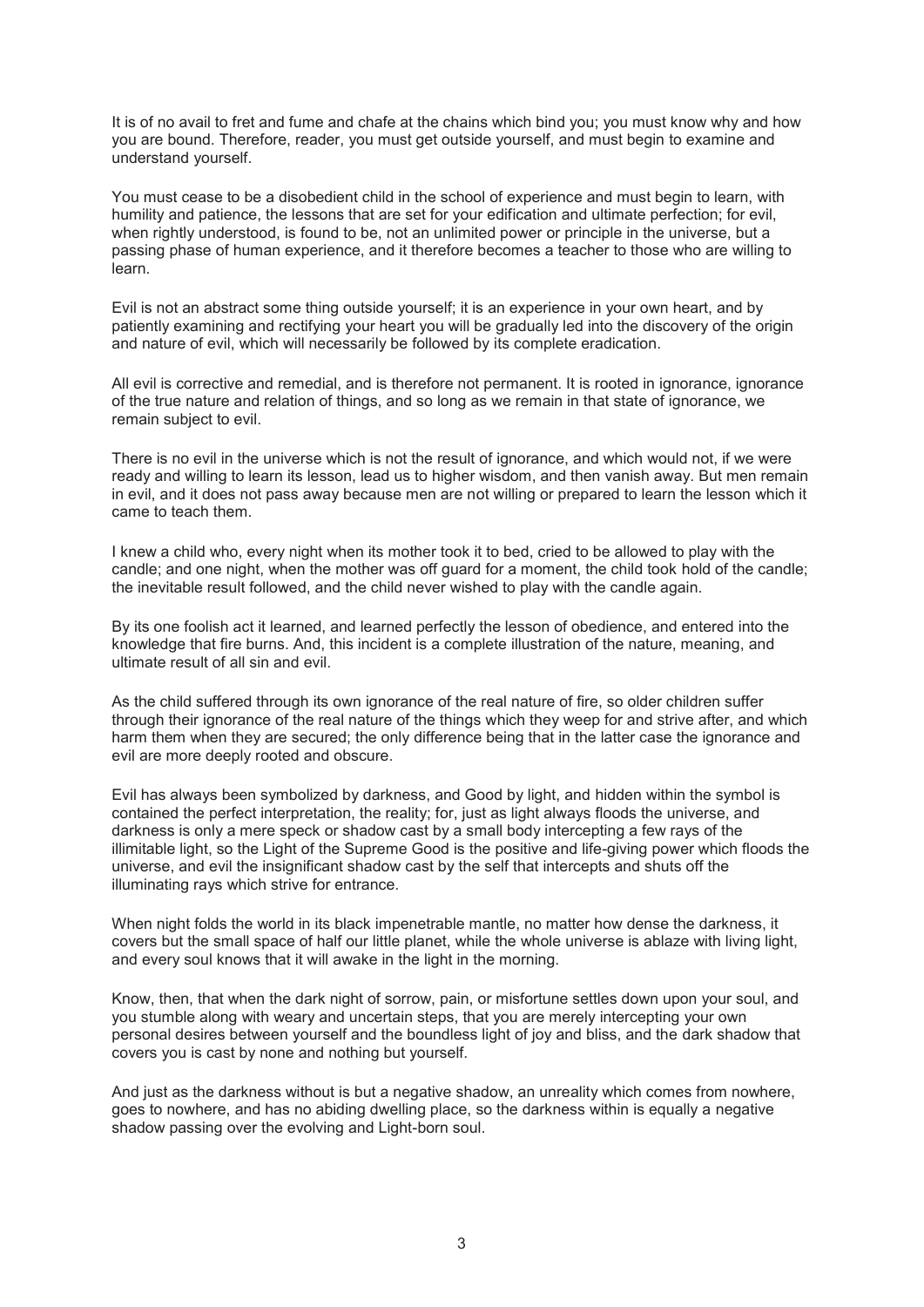"But," I fancy I hear someone say, "why pass through the darkness of evil at all?" Because, by ignorance, you have chosen to do so, and because, by doing so, you may understand both good and evil, and may the more appreciate the light by having passed through the darkness.

As evil is the direct outcome of ignorance, so, when the lessons of evil are fully learned, ignorance passes away, and wisdom takes its place. But as a disobedient child refuses to learn its lessons at school, so it is possible to refuse to learn the lessons of experience, and thus to remain in continual darkness, and to suffer continually recurring punishments in the form of disease, disappointment, and sorrow.

He, therefore, who would shake himself free of the evil which encompasses him, must be willing and ready to learn, and must be prepared to undergo that disciplinary process without which no grain of wisdom or abiding happiness and peace can be secured.

A man may shut himself up in a dark room, and deny that the light exists, but it is everywhere without, and darkness exists only in his own little room.

So you may shut out the light of Truth, or you may begin to pull down the walls of prejudice, selfseeking and error which you have built around yourself, and so let in the glorious and omnipresent Light.

By earnest self-examination strive to realize, and not merely hold as a theory, that evil is a passing phase, a self-created shadow; that all your pains, sorrows and misfortunes have come to you by a process of undeviating and absolutely perfect law; have come to you because you deserve and require them, and that by first enduring, and then understanding them, you may be made stronger, wiser, nobler.

When you have fully entered into this realization, you will be in a position to mould your own circumstances, to transmute all evil into good and to weave, with a master hand, the fabric of your destiny.

What of the night, O Watchman! see'st thou yet The glimmering dawn upon the mountain heights, The golden Herald of the Light of lights, Are his fair feet upon the hilltops set?

Cometh he yet to chase away the gloom, And with it all the demons of the Night? Strike yet his darting rays upon thy sight? Hear'st thou his voice, the sound of error's doom?

The Morning cometh, lover of the Light; Even now He gilds with gold the mountain's brow, Dimly I see the path whereon even now His shining feet are set toward the Night.

Darkness shall pass away, and all the things That love the darkness, and that hate the Light Shall disappear for ever with the Night: Rejoice! for thus the speeding Herald sings.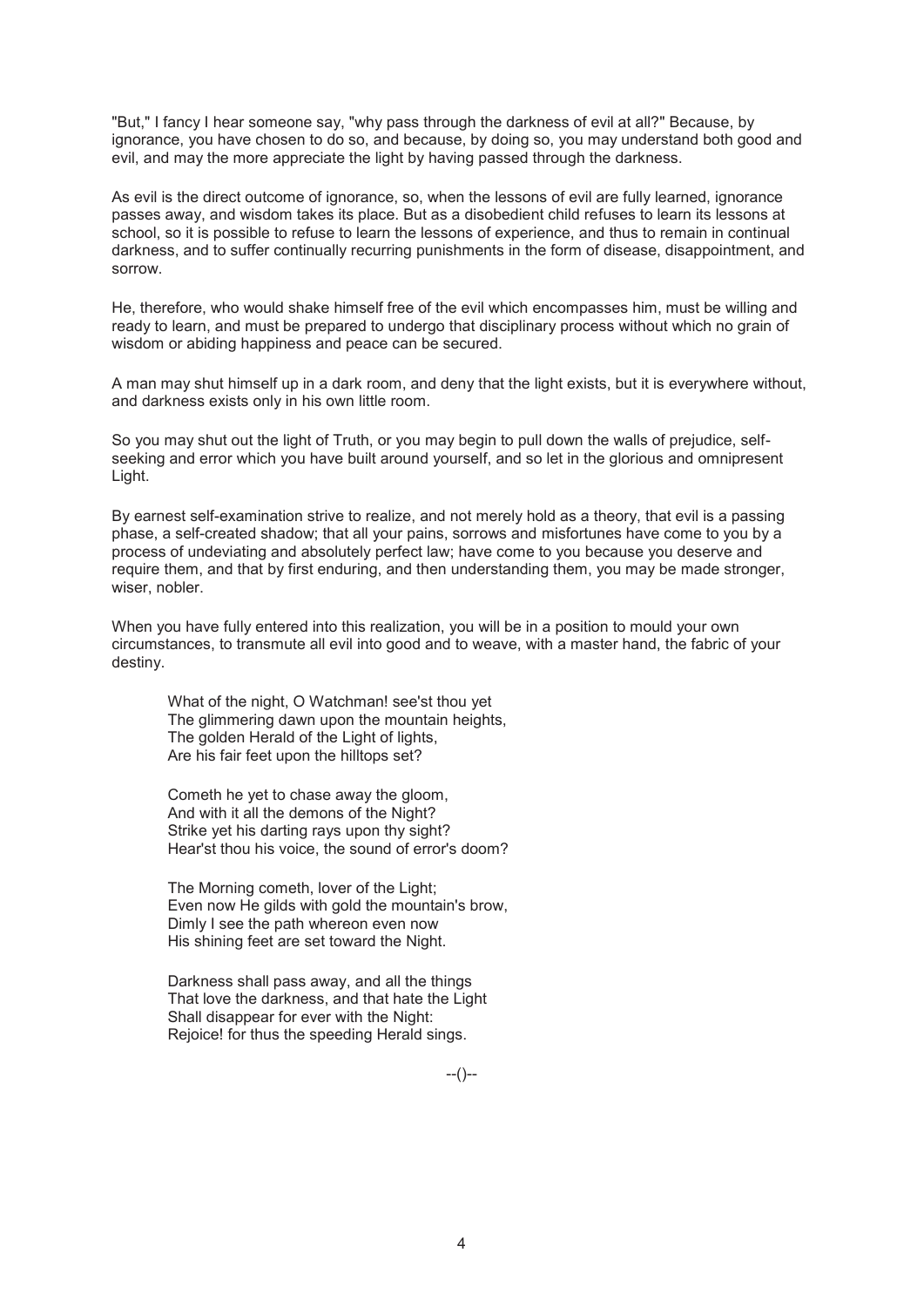## **The World A Reflex of Mental States**

What you are, so is your world. Everything in the universe is resolved into your own inward experience. It matters little what is without, for it is all a reflection of your own state of consciousness.

It matters everything what you are within, for everything without will be mirrored and colored accordingly.

All that you positively know is contained in your own experience; all that you ever will know must pass through the gateway of experience, and so become part of yourself.

Your own thoughts, desires, and aspirations comprise your world, and, to you, all that there is in the universe of beauty and joy and bliss, or of ugliness and sorrow and pain, is contained within yourself.

By your own thoughts you make or mar your life, your world, your universe, As you build within by the power of thought, so will your outward life and circumstances shape themselves accordingly.

Whatsoever you harbor in the inmost chambers of your heart will, sooner or later by the inevitable law of reaction, shape itself in your outward life.

The soul that is impure, sordid and selfish, is gravitating with unerring precision toward misfortune and catastrophe; the soul that is pure, unselfish, and noble is gravitating with equal precision toward happiness and prosperity.

Every soul attracts its own, and nothing can possibly come to it that does not belong to it. To realize this is to recognize the universality of Divine Law.

The incidents of every human life, which both make and mar, are drawn to it by the quality and power of its own inner thought-life. Every soul is a complex combination of gathered experiences and thoughts, and the body is but an improvised vehicle for its manifestation.

What, therefore, your thoughts are, that is your real self; and the world around, both animate and inanimate, wears the aspect with which your thoughts clothe it. "All that we are is the result of what we have thought.

It is founded on our thoughts; it is made up of our thoughts." Thus said Buddha, and it therefore follows that if a man is happy, it is because he dwells in happy thoughts; if miserable, because he dwells in despondent and debilitating thoughts,

Whether one be fearful or fearless, foolish or wise, troubled or serene, within that soul lies the cause of its own state or states, and never without. And now I seem to hear a chorus of voices exclaim, "But do you really mean to say that outward circumstances do not affect our minds?" I do not say that, but I say this, and know it to be an infallible truth, that circumstances can only affect you in so far as you allow them to do so.

You are swayed by circumstances because you have not a right understanding of the nature, use, and power of thought.

You believe (and upon this little word belief hang all our sorrows and joys) that outward things have the power to make or mar your life; by so doing you submit to those outward things, confess that you are their slave, and they your unconditional master; by so doing, you invest them with a power which they do not, of themselves, possess, and you succumb, in reality, not to the mere circumstances, but to the gloom or gladness, the fear or hope, the strength or weakness, which your thought-sphere has thrown around them.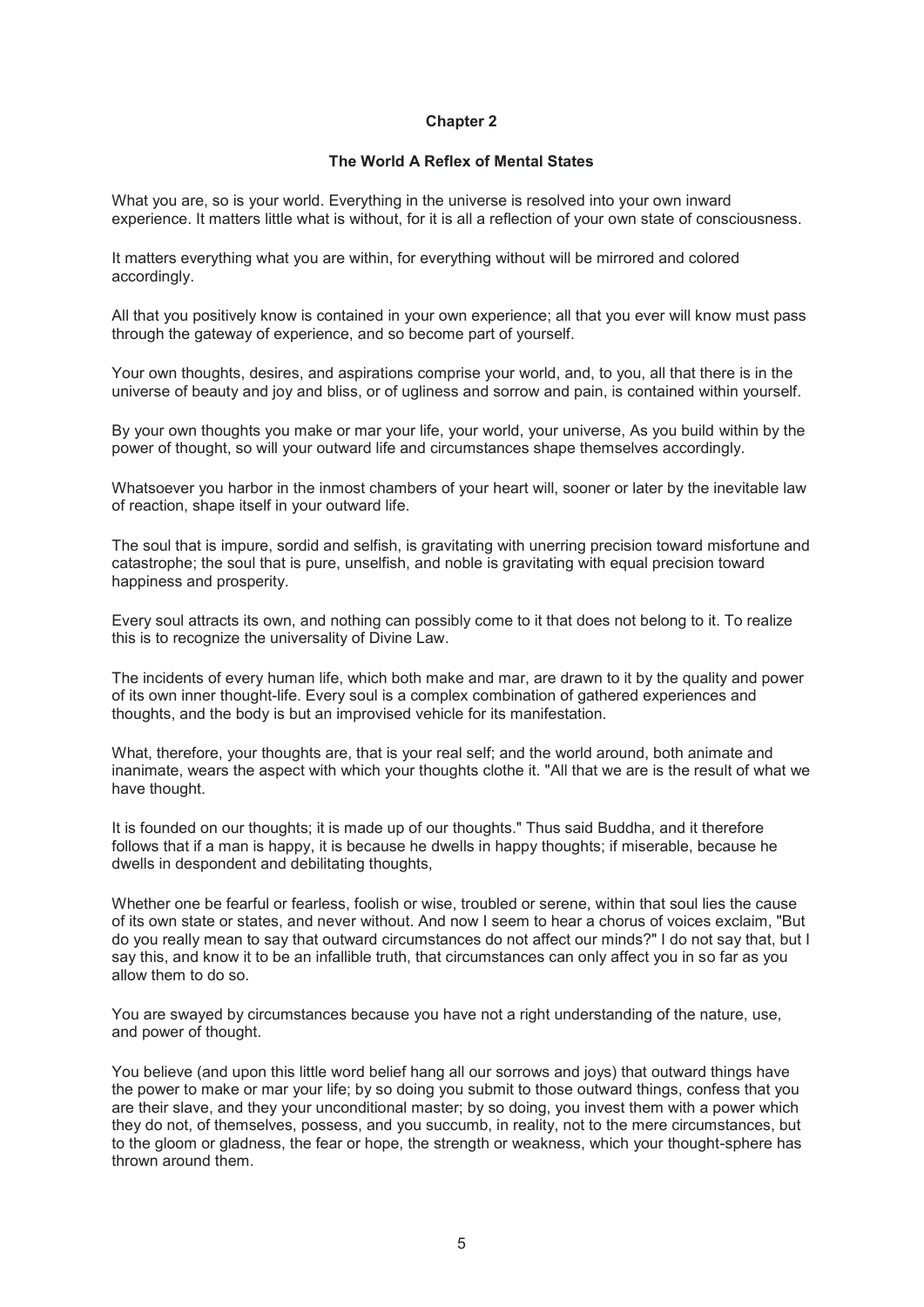I knew two men who, at an early age, lost the hard-earned savings of years. One was very deeply troubled, and gave way to chagrin, worry, and despondency.

The other, on reading in his morning paper that the bank in which his money was deposited had hopelessly failed, and that he had lost all, quietly and firmly remarked, ''Well, it's gone, and trouble and worry won't bring it back, but hard work will."

He went to work with renewed vigor, and rapidly became prosperous, while the former man, continuing to mourn the loss of his money, and to grumble at his ''bad luck," remained the sport and tool of adverse circumstances, in reality of his own weak and slavish thoughts.

The loss of money was a curse to the one because he clothed the event with dark and dreary thoughts; it was a blessing to the other, because he threw around it thoughts of strength, of hope, and renewed endeavor.

If circumstances had the power to bless or harm, they would bless and harm all men alike, but the fact that the same circumstances will be alike good and bad to different souls proves that the good or bad is not in the circumstance, but only in the mind of him that encounters it.

When you begin to realize this you will begin to control your thoughts, to regulate and discipline your mind, and to rebuild the inward temple of your soul, eliminating all useless and superfluous material, and incorporating into your being thoughts alone of joy and serenity, of strength and life, of compassion and love, of beauty and immortality; and as you do this you will become joyful and serene, strong and healthy, compassionate and loving, and beautiful with the beauty of immortality.

And as we clothe events with the drapery of our own thoughts, so likewise do we clothe the objects of the visible world around us, and where one sees harmony and beauty, another sees revolting ugliness.

An enthusiastic naturalist was one day roaming the country lanes in pursuit of his hobby, and during his rambles came upon a pool of brackish water near a farmyard.

As he proceeded to fill a small bottle with the water for the purpose of examination under the microscope, he dilated, with more enthusiasm than discretion, to an uncultivated son of the plough who stood close by, upon the hidden and innumerable wonders contained in the pool, and concluded by saying, ''Yes, my friend, within this pool is contained a hundred, nay, a million universes, had we but the sense or the instrument by which we could apprehend them." And the unsophisticated one ponderously remarked, '' I know the water be full o' tadpoles, but they be easy to catch."

Where the naturalist, his mind stored with the knowledge of natural facts, saw beauty, harmony, and hidden glory, the mind unenlightened upon those things saw only an offensive mud-puddle.

The wild flower which the casual wayfarer thoughtlessly tramples upon is, to the spiritual eye of the poet, an angelic messenger from the invisible.

To the many, the ocean is but a dreary expanse of water on which ships sail and are sometimes wrecked; to the soul of the musician it is a living thing, and he hears, in all its changing moods, divine harmonies.

Where the ordinary mind sees disaster and confusion, the mind of the philosopher sees the most perfect sequence of cause and effect, and where the materialist sees nothing but endless death, the mystic sees pulsating and eternal life.

And as we clothe both events and objects with our own thoughts, so likewise do we clothe the souls of others in the garments of our thoughts.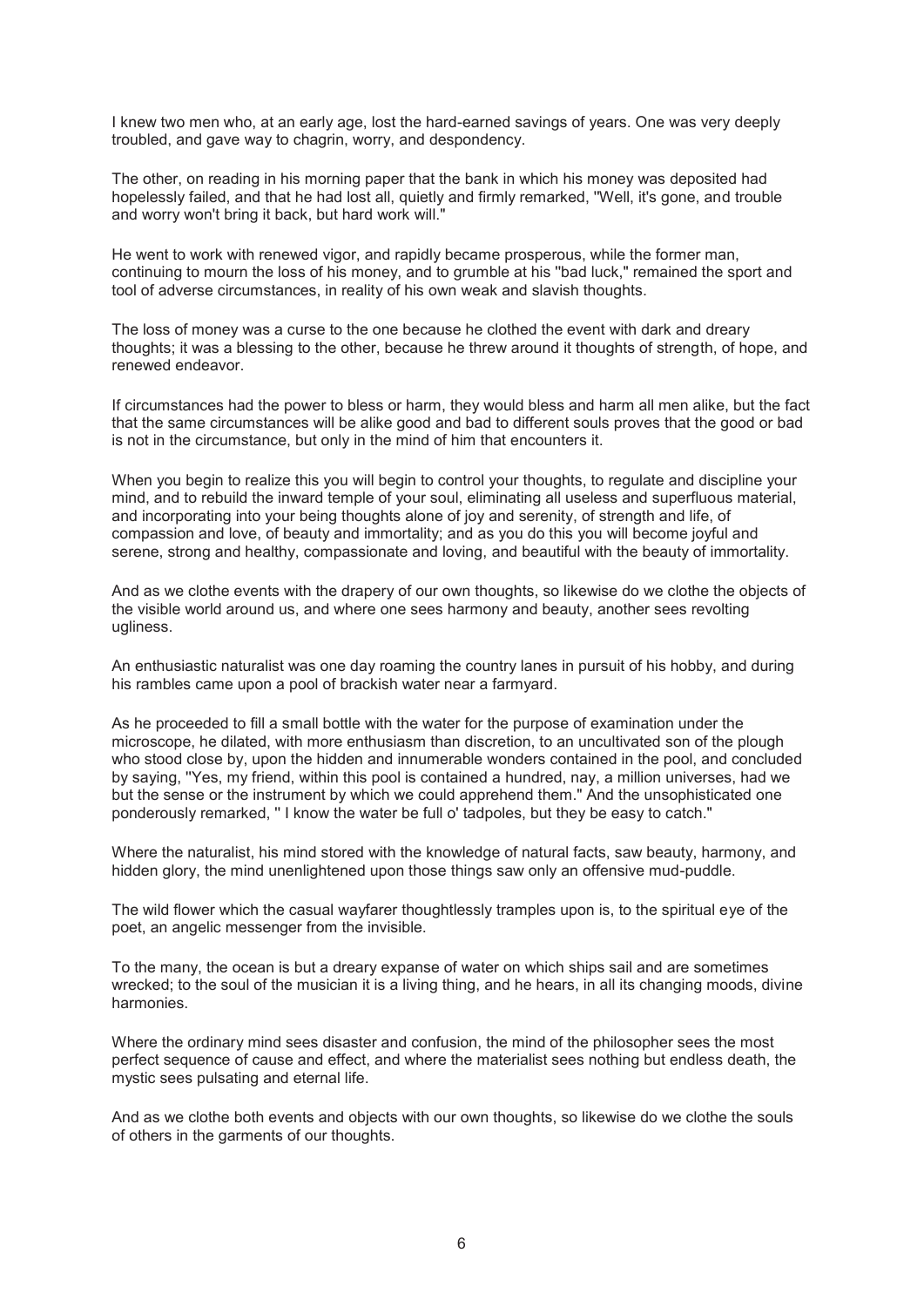The suspicious believe everybody to be suspicious; the Liar feels secure in the thought that he is not so foolish as to believe that there is such a phenomenon as a strictly truthful person; the envious see envy in every soul; the miser thinks everybody is eager to get his money; he who has subordinated conscience in the making of his wealth, sleeps with a revolver under his pillow, wrapped in the delusion that the world is full of conscienceless people who are eager to rob him, and the abandoned sensualist looks upon the saint as a hypocrite.

On the other hand, those who dwell in loving thoughts, see that in all which calls forth their love and sympathy; the trusting and honest are not troubled by suspicions; the good-natured and charitable who rejoice at the good fortune of others, scarcely know what envy means; and he who has realized the Divine within himself recognizes it in all beings, even in the beasts.

And men and women are confirmed in their mental outlook because of the fact that, by the law of cause and effect, they attract to themselves that which they send forth, and so come in contact with people similar to themselves.

The old adage, "Birds of a feather flock together," has a deeper significance than is generally attached to it, for in the thought-world as in the world of matter, each clings to its kind.

Do you wish for kindness? Be kind. Do you ask for truth? Be true. What you give of yourself you find; Your world is a reflex of you.

If you are one of those who are praying for, and looking forward to, a happier world beyond the grave, here is a message of gladness for you, you may enter into and realize that happy world now; it fills the whole universe, and it is within you, waiting for you to find, acknowledge, and possess. Said one who knew the inner laws of Being,"

When men shall say Io here, or Io there, go not after them; the kingdom of God is within you."

What you have to do is to believe this, simply believe it with a mind unshadowed by doubt, and then meditate upon it till you understand it.

You will then begin to purify and to build your inner world, and as you proceed, passing from revelation to revelation, from realization to realization, you will discover the utter powerlessness of outward things beside the magic potency of a self-governed soul.

If thou would'st right the world, And banish all its evils and its woes, Make its wild places bloom, And its drear deserts blossom as the rose,- Then right thyself.

If thou would'st turn the world From its long, lone captivity in sin, Restore all broken hearts, Slay grief, and let sweet consolation in,- Turn thou thyself.

If thou would'st cure the world Of its long sickness, end its grief and pain; Bring in all-healing joy, And give to the afflicted rest again,- Then cure thyself.

If thou would'st wake the world Out of its dream of death and dark'ning strife,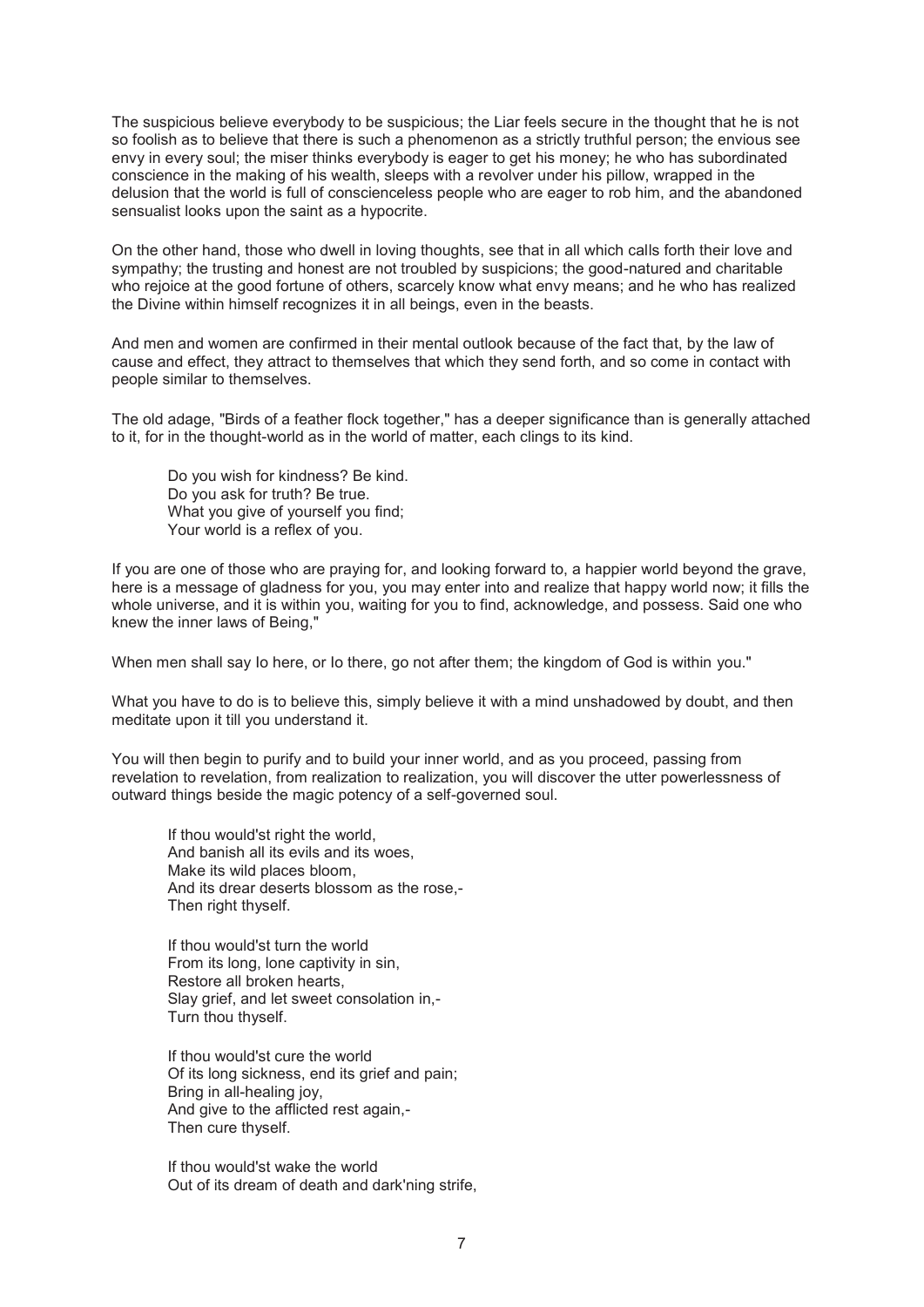Bring it to Love and Peace, And Light and brightness of immortal Life,- Wake thou thyself.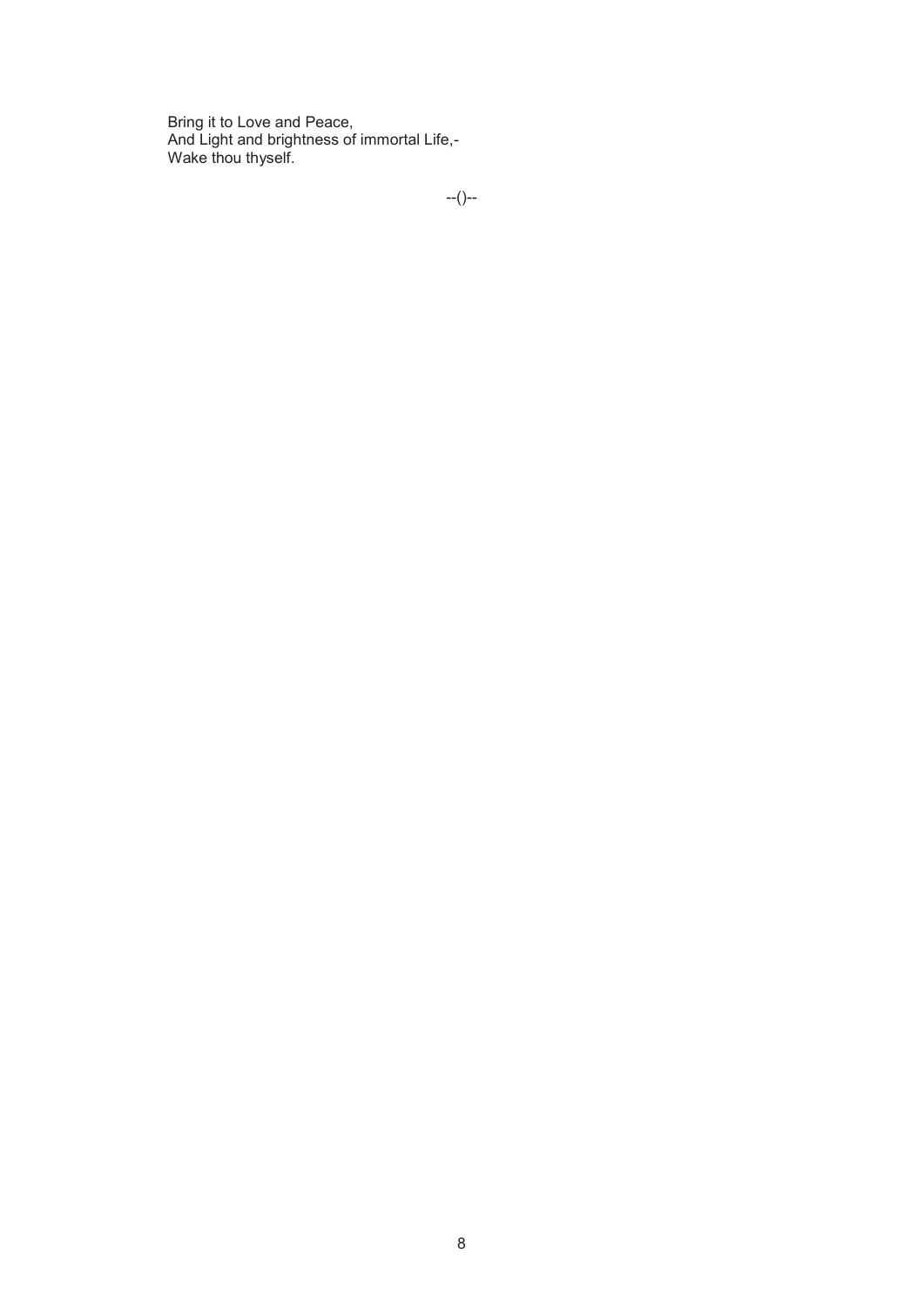#### **The Way Out of Undesirable Conditions**

Having seen and realized that evil is but a passing shadow thrown, by the intercepting self, across the transcendent Form of the Eternal Good, and that the world is a mirror in which each sees a reflection of himself, we now ascend, by firm and easy steps, to that plane of perception whereon is seen and realized the Vision of the Law.

With this realization comes the knowledge that everything is included in a ceaseless interaction of cause and effect, and that nothing can possibly be divorced from law.

From the most trivial thought, word, or act of man, up to the groupings of the celestial bodies, law reigns supreme. No arbitrary condition can, even for one moment, exist, for such a condition would be a denial and an annihilation of law.

Every condition of life is, therefore, bound up in an orderly and harmonious sequence, and the secret and cause of every condition is contained within itself, The law, "Whatsoever a man sows that shall he also reap," is inscribed in flaming letters upon the portal of Eternity, and none can deny it, none can cheat it, none can escape it.

He who puts his hand in the fire must suffer the burning until such time as it has worked itself out, and neither curses nor prayers can avail to alter it.

And precisely the same law governs the realm of mind. Hatred, anger, jealousy, envy, lust, covetousness, all these are fires which bum, and whoever even so much as touches them must suffer the torments of burning.

All these conditions of mind are rightly called "evil," for they are the efforts of the soul to subvert, in its ignorance, the law, and they, therefore, lead to chaos and confusion within, and are sooner or later actualized in the outward circumstances as disease, failure, and misfortune, coupled with grief, pain, and despair.

Whereas love, gentleness, good-will, purity, are cooling airs which breathe peace upon the soul that woes them, and, being in harmony with the Eternal Law, they become actualized in the form of health, peaceful surroundings, and undeviating success and good fortune.

A thorough understanding of this Great Law which permeates the universe leads to the acquirement of that state of mind known as obedience.

To know that justice, harmony, and love are supreme in the universe is likewise to know that all adverse and painful conditions are the result of our own disobedience to that Law.

Such knowledge leads to strength and power, and it is upon such knowledge alone that a true life and an enduring success and happiness can be built.

To be patient under all circumstances, and to accept all conditions as necessary factors in your training, is to rise superior to all painful conditions, and to overcome them with an overcoming which is sure, and which leaves no fear of their return, for by the power of obedience to law they are utterly slain.

Such an obedient one is working in harmony with the law, has in fact, identified himself with the law, and whatsoever he conquers he conquers for ever, whatsoever he builds can never be destroyed.

The cause of all power, as of all weakness, is within; the secret of all happiness as of all misery is likewise within.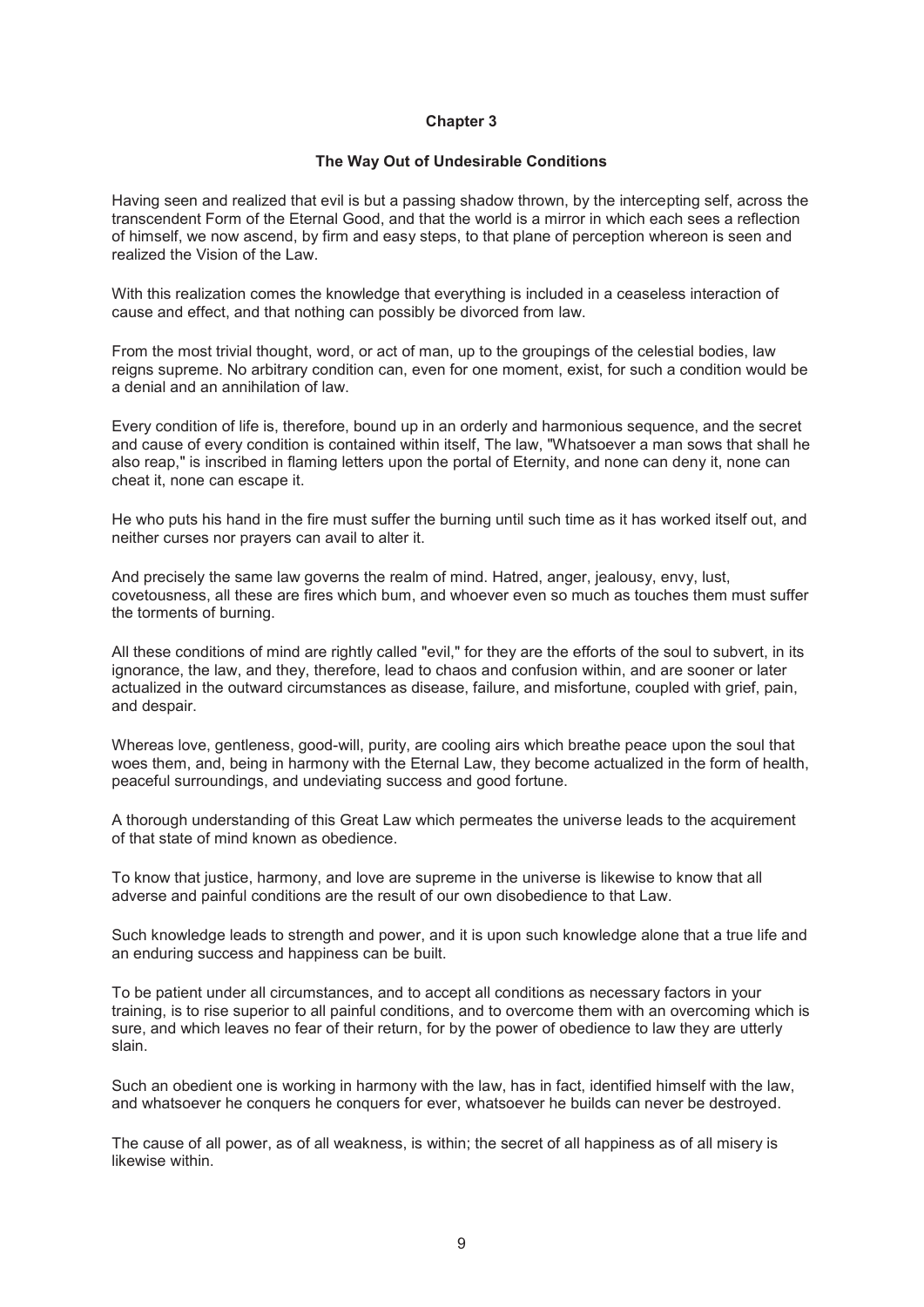There is no progress apart from unfoldment within, and no sure foothold of prosperity or peace except by orderly advancement in knowledge.

You say you are chained by circumstances; you cry out for better opportunities, for a wider scope, for improved physical conditions, and perhaps you inwardly curse the fate that binds you hand and foot.

It is for you that I write; it is to you that I speak. Listen, and let my words burn themselves into your heart, for that which I say to you is truth:

You may bring about that improved condition in your outward life which you desire, if you will unswervingly resolve to improve your inner life.

I know this pathway looks barren at its commencement (truth always does, it is only error and delusion which are at first inviting and fascinating,) but if you undertake to walk it; if you perseveringly discipline your mind, eradicating your weaknesses, and allowing your soul-forces and spiritual powers to unfold themselves, you will be astonished at the magical changes which will be brought about in your outward life.

As you proceed, golden opportunities will be strewn across your path, and the power and judgment to properly utilize them will spring up within you. Genial friends will come unbidden to you; sympathetic souls will be drawn to you as the needle is to the magnet; and books and all outward aids that you require will come to you unsought.

Perhaps the chains of poverty hang heavily upon you, and you are friendless and alone, and you long with an intense longing that your load may be lightened; but the load continues, and you seem to be enveloped in an ever-increasing darkness.

Perhaps you complain, you bewail your lot; you blame your birth, your parents, your employer, or the unjust Powers who have bestowed upon you so undeservedly poverty and hardship, and upon another affluence and ease.

Cease your complaining and fretting; none of these things which you blame are the cause of your poverty; the cause is within yourself, and where the cause is, there is the remedy.

The very fact that you are a complainer, shows that you deserve your lot; shows that you lack that faith which is the ground of all effort and progress.

There is no room for a complainer in a universe of law, and worry is soul-suicide. By your very attitude of mind you are strengthening the chains which bind you, and are drawing about you the darkness by which you are enveloped, Alter your outlook upon life, and your outward life will alter.

Build yourself up in the faith and knowledge, and make yourself worthy of better surroundings and wider opportunities. Be sure, first of all, that you are making the best of what you have.

Do not delude yourself into supposing that you can step into greater advantages whilst overlooking smaller ones, for if you could, the advantage would be impermanent and you would quickly fall back again in order to learn the lesson which you had neglected.

As the child at school must master one standard before passing onto the next, so, before you can have that greater good which you so desire, must you faithfully employ that which you already possess.

The parable of the talents is a beautiful story illustrative of this truth, for does it not plainly show that if we misuse, neglect, or degrade that which we possess, be it ever so mean and insignificant, even that little will be taken from us, for, by our conduct we show that we are unworthy of it.

Perhaps you are living in a small cottage, and are surrounded by unhealthy and vicious influences.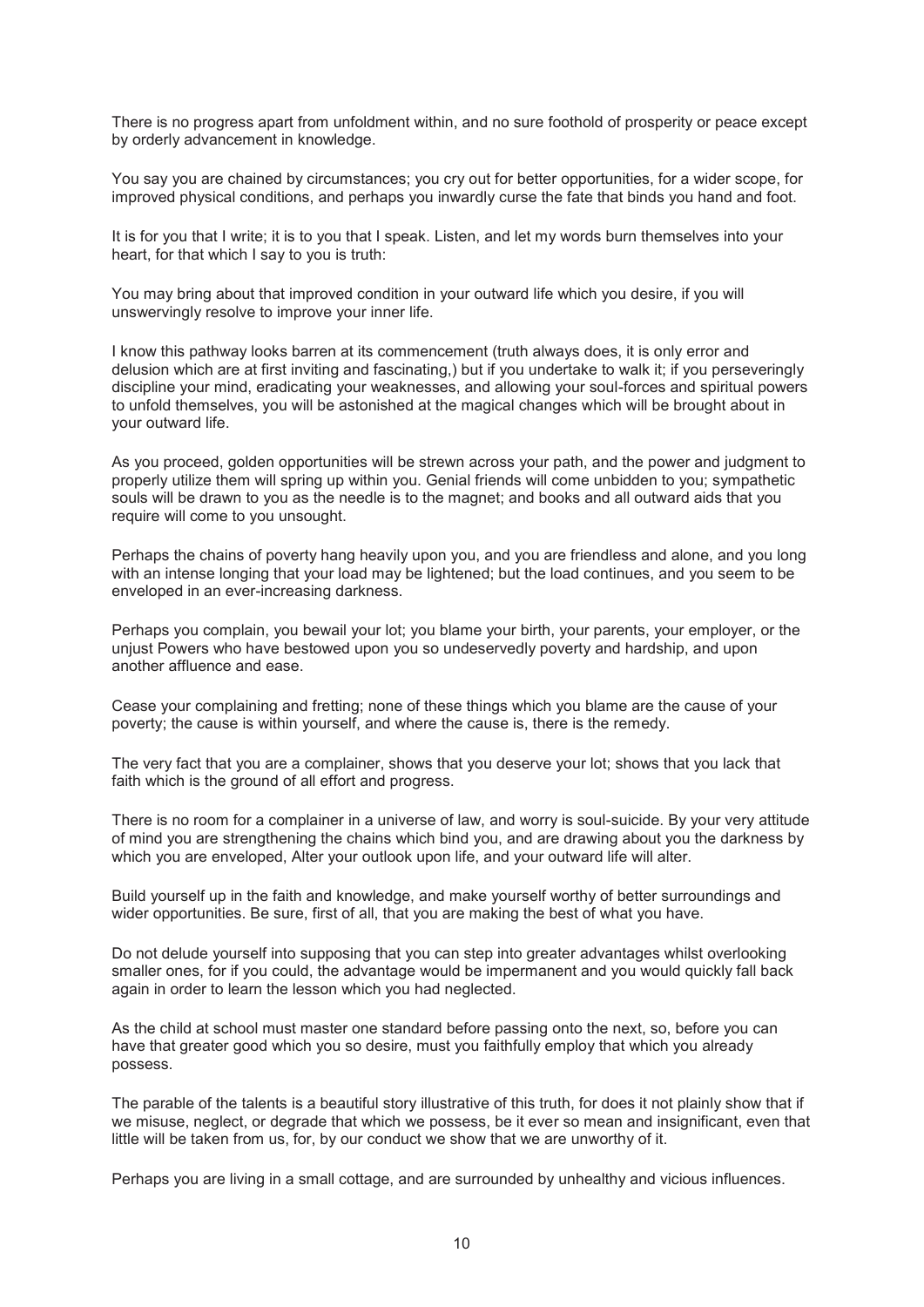You desire a larger and more sanitary residence. Then you must fit yourself for such a residence by first of all making your cottage as far as possible a little paradise.

Keep it spotlessly clean. Make it look as pretty and sweet as your limited means will allow. Cook your plain food with all care, and arrange your humble table as tastefully as you possibly can.

If you cannot afford a carpet, let your rooms be carpeted with smiles and welcomes, fastened down with the nails of kind words driven in with the hammer of patience. Such a carpet will not fade in the sun, and constant use will never wear it away.

By so ennobling your present surroundings you will rise above them, and above the need of them, and at the right time you will pass on into the better house and surroundings which have all along been waiting for you, and which you have fitted yourself to occupy.

Perhaps you desire more time for thought and effort, and feel that your hours of labor are too hard and long. Then see to it that you are utilizing to the fullest possible extent what little spare time you have.

It is useless to desire more time, if you are already wasting what little you have; for you would only grow more indolent and indifferent.

Even poverty and lack of time and leisure are not the evils that you imagine they are, and if they hinder you in your progress, it is because you have clothed them in your own weaknesses, and the evil that you see in them is really in yourself.

Endeavor to fully and completely realize that in so far as you shape and mould your mind, you are the maker of your destiny, and as, by the transmuting power of self-discipline you realize this more and more, you will come to see that these so-called evils may be converted into blessings.

You will then utilize your poverty for the cultivation of patience, hope and courage; and your lack of time in the gaining of promptness of action and decision of mind, by seizing the precious moments as they present themselves for your acceptance.

As in the rankest soil the most beautiful flowers are grown, so in the dark soil of poverty the choicest flowers of humanity have developed and bloomed.

Where there are difficulties to cope with, and unsatisfactory conditions to overcome, there virtue most flourishes and manifests its glory.

It may be that you are in the employ of a tyrannous master or mistress, and you feel that you are harshly treated. Look upon this also as necessary to your training. Return your employer's unkindness with gentleness and forgiveness.

Practice unceasingly patience and self-control. Turn the disadvantage to account by utilizing it for the gaining of mental and spiritual strength, and by your silent example and influence you will thus be teaching your employer, will be helping him to grow ashamed of his conduct, and will, at the same time, be lifting yourself up to that height of spiritual attainment by which you will be enabled to step into new and more congenial surroundings at the time when they are presented to you.

Do not complain that you are a slave, but lift yourself up, by noble conduct, above the plane of slavery. Before complaining that you are a slave to another, be sure that you are not a slave to self.

Look within; look searchingly, and have no mercy upon yourself. You will find there, perchance, slavish thoughts, slavish desires, and in your daily life and conduct slavish habits.

Conquer these; cease to be a slave to self, and no man will have the power to enslave you. As you overcome self, you will overcome all adverse conditions, and every difficulty will fall before you.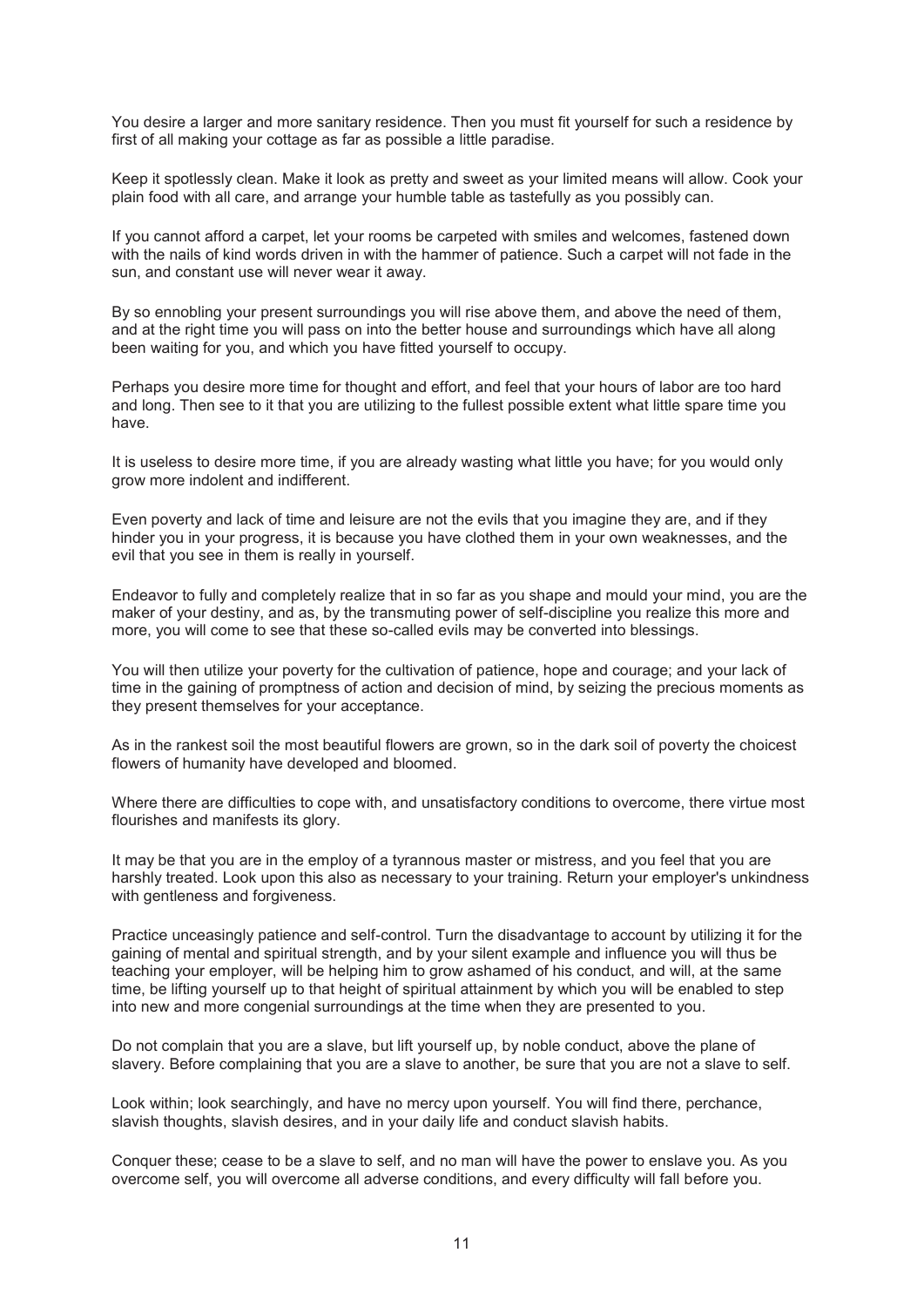Do not complain that you are oppressed by the rich. Are you sure that if you gained riches you would not be an oppressor yourself?

Remember that there is the Eternal Law which is absolutely just, and that he who oppresses today must himself be oppressed tomorrow; and from this there is no way of escape.

And perhaps you, yesterday (in some former existence) were rich and an oppressor, and that you are now merely paying off the debt which you owe to the Great Law. Practice, therefore, fortitude and faith.

Dwell constantly in mind upon the Eternal justice, the Eternal Good. Endeavor to lift yourself above the personal and the transitory into the impersonal and permanent.

Shake off the delusion that you are being injured or oppressed by another, and try to realize, by a profounder comprehension of your inner life, and the laws which govern that life, that you are only really injured by what is within you. There is no practice more degrading, debasing, and souldestroying than that of self-pity.

Cast it out from you. While such a canker is feeding upon your heart you can never expect to grow into a fuller life.

Cease from the condemnation of others, and begin to condemn yourself. Condone none of your acts, desires or thoughts that will not bear comparison with spotless purity, or endure the light of sinless good.

By so doing you will be building your house upon the rock of the Eternal, and all that is required for your happiness and well-being will come to you in its own time.

There is positively no way of permanently rising above poverty, or any undesirable condition, except by eradicating those selfish and negative conditions within, of which these are the reflection, and by virtue of which they continue.

The way to true riches is to enrich the soul by the acquisition of virtue. Outside of real heart-virtue there is neither prosperity nor power, but only the appearances of these. I am aware that men make money who have acquired no measure of virtue, and have little desire to do so; but such money does not constitute true riches, and its possession is transitory and feverish.

Here is David's testimony:- For I was envious at the foolish when I saw the prosperity of the wicked... ... Their eyes stand out with fatness; they have more than heart could wish... - Verily I have cleansed my heart in vain, and washed my hands in innocence... When I thought to know this it was too painful for me; until I went into the sanctuary of God, then understood I their end."

The prosperity of the wicked was a great trial to David until he went into the sanctuary of God, and then he knew their end.

You likewise may go into that sanctuary. It is within you. It is that state of consciousness which remains when all that is sordid, and personal, and impermanent is risen above, and universal and eternal principles are realized.

That is the God state of consciousness; it is the sanctuary of the Most High. When by long strife and self-discipline, you have succeeded in entering the door of that holy Temple, you will perceive, with unobstructed vision, the end and fruit of all human thought and endeavor, both good and evil.

You will then no longer relax your faith when you see the immoral man accumulating outward riches, for you will know, that he must come again to poverty and degradation.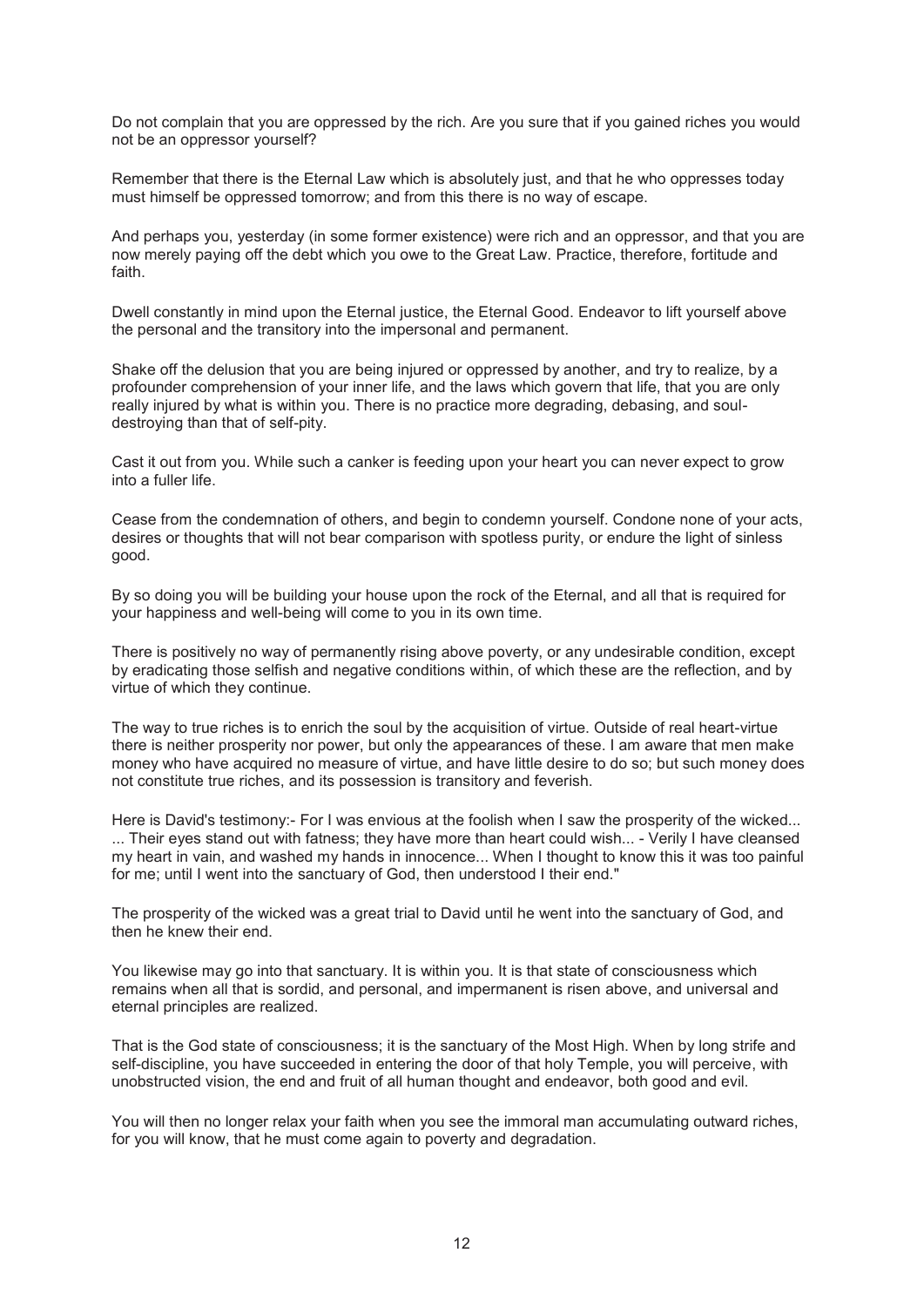The rich man who is barren of virtue is, in reality, poor, and as surely, as the waters of the river are drifting to the ocean, so surely is he, in the midst of all his riches, drifting towards poverty and misfortune; and though he die rich, yet must he return to reap the bitter fruit of all of his immorality.

And though he become rich many times, yet as many times must he be thrown back into poverty, until, by long experience and suffering he conquers the poverty within.

But the man who is outwardly poor, yet rich in virtue, is truly rich, and, in the midst of all his poverty he is surely traveling towards prosperity; and abounding joy and bliss await his coming. If you would become truly and permanently prosperous, you must first become virtuous.

It is therefore unwise to aim directly at prosperity, to make it the one object of life, to reach out greedily for it, To do this is to ultimately defeat yourself.

But rather aim at self-perfection, make useful and unselfish service the object of your life, and ever reach out hands of faith towards the supreme and unalterable Good.

You say you desire wealth, not for your own sake, but in order to do good with it, and to bless others. If this is your real motive in desiring wealth, then wealth will come to you; for you are strong and unselfish indeed if, in the midst of riches, you are willing to look upon yourself as steward and not as owner.

But examine well your motive, for in the majority of instances where money is desired for the admitted object of blessing others, the real underlying motive is a love of popularity, and a desire to pose as a philanthropist or reformer.

If you are not doing good with what little you have, depend upon it the more money you got the more selfish you would become, and all the good you appeared to do with your money, if you attempted to do any, would be so much insinuating self-laudation.

If your real desire is to do good, there is no need to wait for money before you do it; you can do it now, this very moment, and just where you are. If you are really so unselfish as you believe yourself to be, you will show it by sacrificing yourself for others now.

No matter how poor you are, there is room for self-sacrifice, for did not the widow put her all into the treasury?

The heart that truly desires to do good does not wait for money before doing it, but comes to the altar of sacrifice and, leaving there the unworthy elements of self, goes out and breathes upon neighbor and stranger, friend and enemy alike the breath of blessedness.

As the effect is related to the cause, so is prosperity and power related to the inward good and poverty and weakness to the inward evil.

Money does not constitute true wealth, nor position, nor power, and to rely upon it alone is to stand upon a slippery place.

Your true wealth is your stock of virtue, and your true power the uses to which you put it. Rectify your heart, and you will rectify your life. Lust, hatred, anger, vanity, pride, covetousness, self-indulgence, self-seeking, obstinacy,- all these are poverty and weakness; whereas love, purity, gentleness, meekness, compassion, generosity, self-forgetfulness, and self-renunciation,- all these are wealth and power.

As the elements of poverty and weakness are overcome, an irresistible and all-conquering power is evolved from within, and he who succeeds in establishing himself in the highest virtue, brings the whole world to his feet.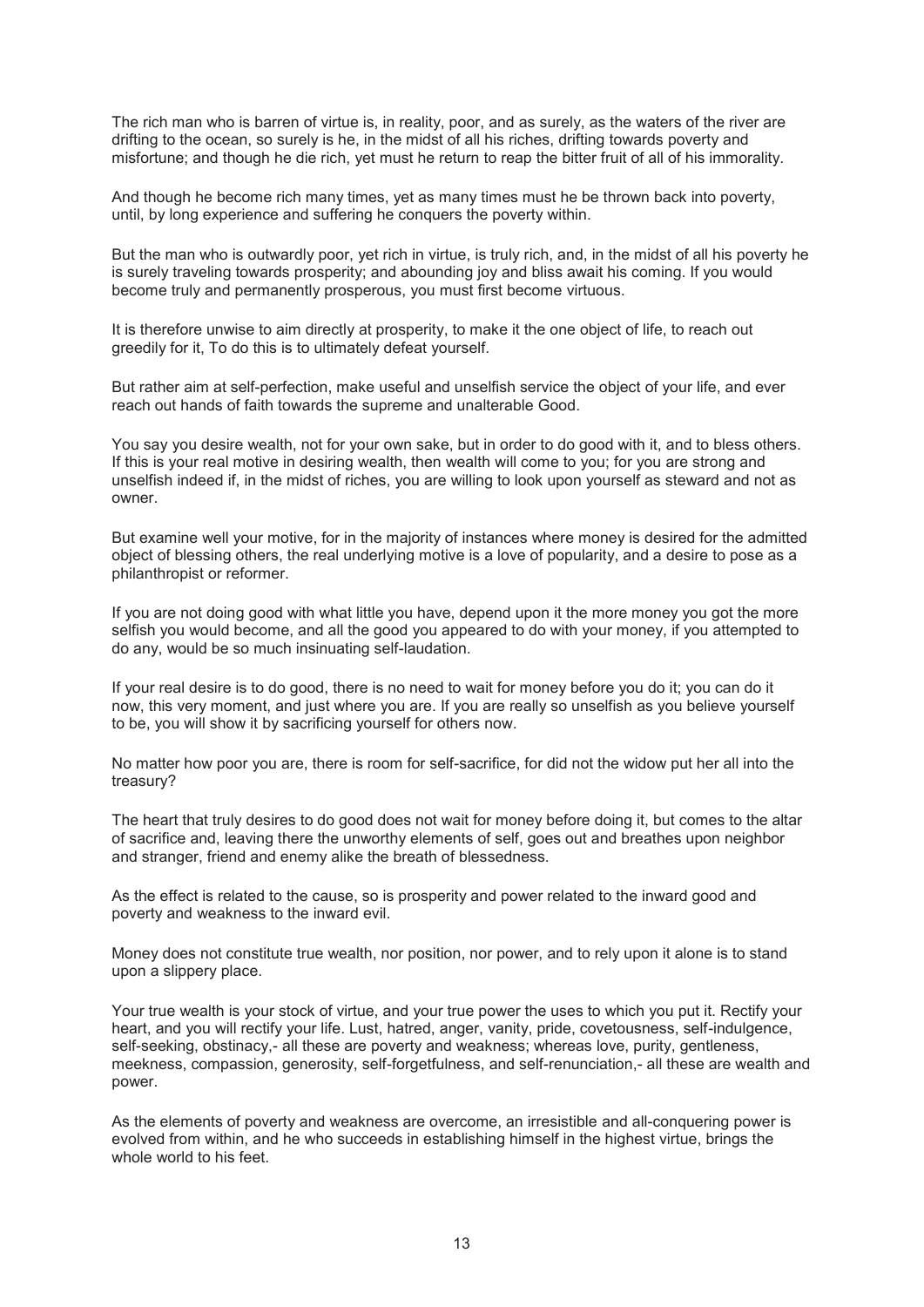But the rich, as well as the poor, have their undesirable conditions, and are frequently farther removed from happiness than the poor. And here we see how happiness depends, not upon outward aids or possessions, but upon the inward life.

Perhaps you are an employer, and you have endless trouble with those whom you employ, and when you do get good and faithful servants they quickly leave you. As a result you are beginning to lose, or have completely lost, your faith in human nature.

You try to remedy matters by giving better wages, and by allowing certain liberties, yet matters remain unaltered. Let me advise you.

The secret of all your trouble is not in your servants, it is in yourself; and if you look within, with a humble and sincere desire to discover and eradicate your error, you will, sooner or later, find the origin of all your unhappiness.

It may be some selfish desire, or lurking suspicion, or unkind attitude of mind which sends out its poison upon those about you, and reacts upon yourself, even though you may not show it in your manner or speech.

Think of your servants with kindness, consider of them that extremity of service which you yourself would not care to perform were you in their place.

Rare and beautiful is that humility of soul by which a servant entirely forgets himself in his master's good; but far rarer, and beautiful with a divine beauty, is that nobility of soul by which a man, forgetting his own happiness, seeks the happiness of those who are under his authority, and who depend upon him for their bodily sustenance.

And such a man's happiness is increased tenfold, nor does he need to complain of those whom he employs. Said a well known and extensive employer of labor, who never needs to dismiss an employee: "I have always had the happiest relations with my workpeople.

If you ask me how it is to be accounted for, I can only say that it has been my aim from the first to do to them as I would wish to be done by." Herein lies the secret by which all desirable conditions are secured, and all that are undesirable are overcome.

Do you say that you are lonely and unloved, and have "not a friend in the world"? Then, I pray you, for the sake of your own happiness, blame nobody but yourself.

Be friendly towards others, and friends will soon flock round you. Make yourself pure and lovable, and you will be loved by all.

Whatever conditions are rendering your life burdensome, you may pass out of and beyond them by developing and utilizing within you the transforming power of self-purification and self-conquest.

Be it the poverty which galls (and remember that the poverty upon which I have been dilating is that poverty which is a source of misery, and not that voluntary poverty which is the glory of emancipated souls), or the riches which burden, or the many misfortunes, griefs, and annoyances which form the dark background in the web of life, you may overcome them by overcoming the selfish elements within which give them life.

It matters not that by the unfailing Law, there are past thoughts and acts to work out and to atone for, as, by the same law, we are setting in motion, during every moment of our life, fresh thoughts and acts, and we have the power to make them good or ill.

Nor does it follow that if a man (reaping what he has sown) must lose money or forfeit position, that he must also lose his fortitude or forfeit his uprightness, and it is in these that his wealth and power and happiness are to be found.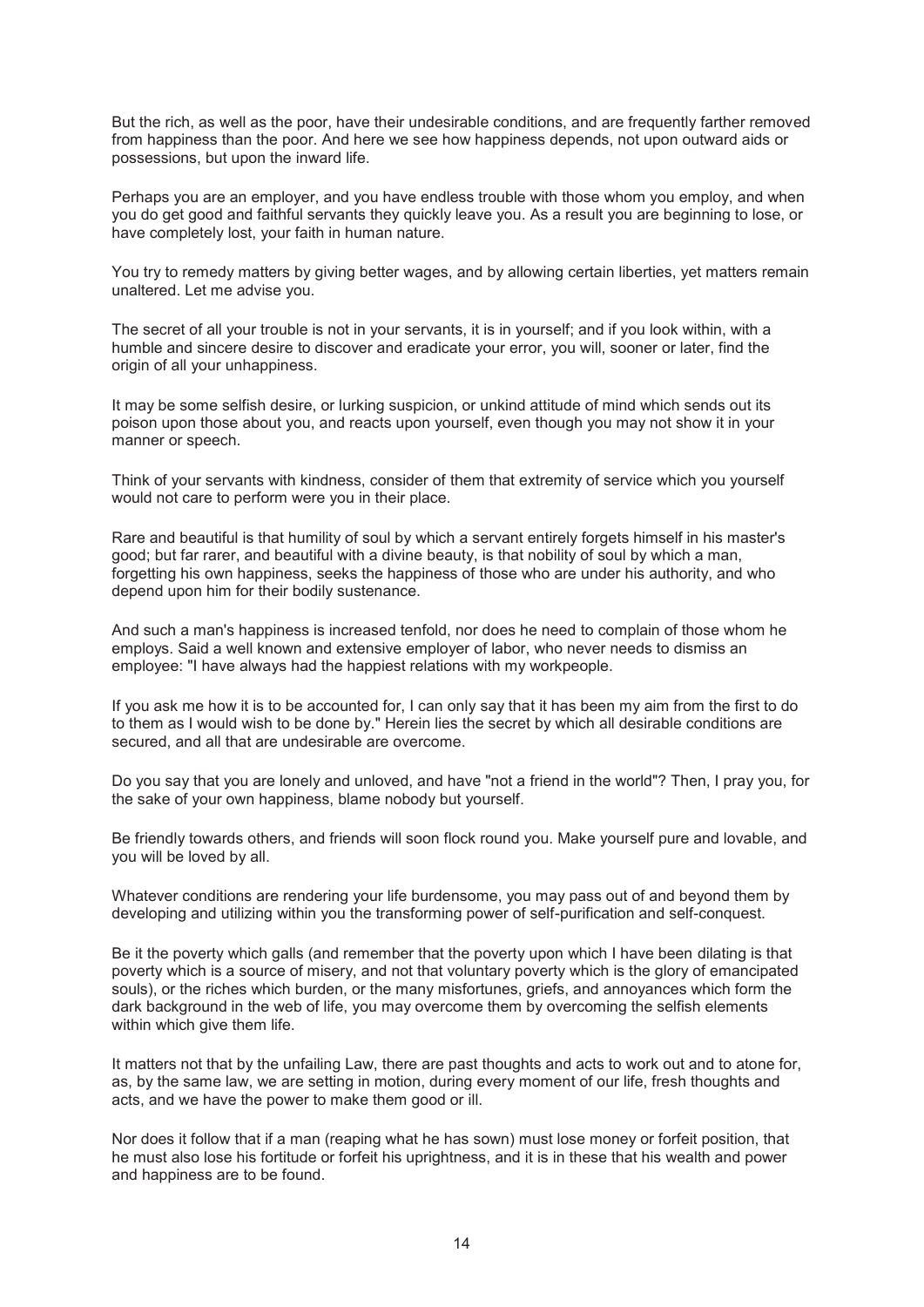He who clings to self is his own enemy and is surrounded by enemies.

He who relinquishes self is his own savior, and is surrounded by friends like a protecting belt. Before the divine radiance of a pure heart all darkness vanishes and all clouds melt away, and he who has conquered self has conquered the universe.

Come, then, out of your poverty; come out of your pain; come out of your troubles, and sighings, and complainings, and heartaches, and loneliness by coming out of yourself.

Let the old tattered garment of your petty selfishness fall from you, and put on the new garment of universal Love. You will then realize the inward heaven, and it will be reflected in all your outward life.

He who sets his foot firmly upon the path of self-conquest, who walks, aided by the staff of Faith, the highway of self-sacrifice, will assuredly achieve the highest prosperity, and will reap abounding and enduring joy and bliss.

To them that seek the highest good All things subserve the wisest ends; Nought comes as ill, and wisdom lends Wings to all shapes of evil brood.

The dark'ning sorrow veils a Star That waits to shine with gladsome light; Hell waits on heaven; and after night Comes golden glory from afar.

Defeats are steps by which we climb With purer aim to nobler ends; Loss leads to gain, and joy attends True footsteps up the hills of time.

Pain leads to paths of holy bliss, To thoughts and words and deeds divine-, And clouds that gloom and rays that shine, Along life's upward highway kiss.

Misfortune does but cloud the way Whose end and summit in the sky Of bright success, sunkiss'd and high, Awaits our seeking and our stay.

The heavy pall of doubts and fears That clouds the Valley of our hopes, The shades with which the spirit copes. The bitter harvesting of tears,

The heartaches, miseries, and griefs. The bruisings born of broken ties, All these are steps by which we rise To living ways of sound beliefs.

Love, pitying, watchful, runs to meet The Pilgrim from the Land of Fate; All glory and all good await The coming of obedient feet.

--()--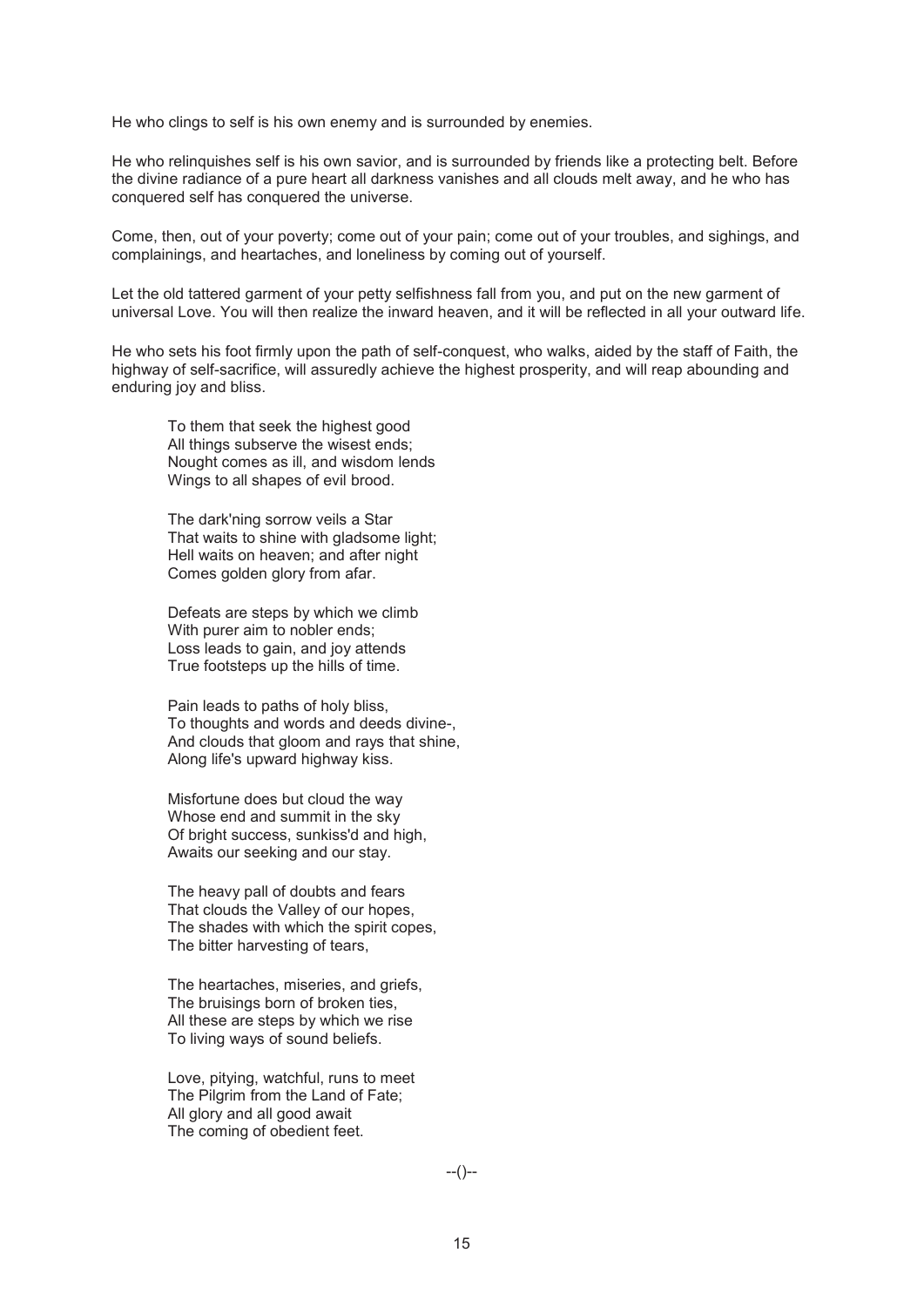## **The Silent Power of Thought Controlling and Directing One's Forces**

The most powerful forces in the universe are the silent forces; and in accordance with the intensity of its power does a force become beneficent when rightly directed, and destructive when wrongly employed.

This is a common knowledge in regard to the mechanical forces, such as steam, electricity, etc., but few have yet learned to apply this knowledge to the realm of mind, where the thought-forces (most powerful of all) are continually being generated and sent forth as currents of salvation or destruction.

At this stage of his evolution, man has entered into the possession of these forces, and the whole trend of his present advancement is their complete subjugation. All the wisdom possible to man on this material earth is to be found only in complete self-mastery, and the command, "Love your enemies," resolves itself into an exhortation to enter here and now, into the possession of that sublime wisdom by taking hold of, mastering and transmuting, those mind forces to which man is now slavishly subject, and by which he is helplessly borne, like a straw on the stream, upon the currents of selfishness.

The Hebrew prophets, with their perfect knowledge of the Supreme Law, always related outward events to inward thought, and associated national disaster or success with the thoughts and desires that dominated the nation at the time.

The knowledge of the causal power of thought is the basis of all their prophecies, as it is the basis of all real wisdom and power. National events are simply the working out of the psychic forces of the nation.

Wars, plagues, and famines are the meeting and clashing of wrongly-directed thought-forces, the culminating points at which destruction steps in as the agent of the Law.

It is foolish to ascribe war to the influence of one man, or to one body of men. It is the crowning horror of national selfishness. It is the silent and conquering thought-forces which bring all things into manifestation.

The universe grew out of thought. Matter in its last analysis is found to be merely objectivized thought. All men's accomplishments were first wrought out in thought, and then objectivized.

The author, the inventor, the architect, first builds up his work in thought, and having perfected it in all its parts as a complete and harmonious whole upon the thought-plane. he then commences to materialize it, to bring it down to the material or sense-plane.

When the thought-forces are directed in harmony with the over-ruling Law, they are up-building and preservative, but when subverted they become disintegrating and self-destructive.

To adjust all your thoughts to a perfect and unswerving faith in the omnipotence and supremacy of Good, is to co-operate with that Good, and to realize within yourself the solution and destruction of all evil. Believe and ye shall live.

And here we have the true meaning of salvation; salvation from the darkness and negation of evil, by entering into, and realizing the living light of the Eternal Good.

Where there is fear, worry, anxiety, doubt, trouble, chagrin, or disappointment, there is ignorance and lack of faith.

All these conditions of mind are the direct outcome of selfishness, and are based upon an inherent belief in the power and supremacy of evil; they therefore constitute practical atheism; and to live in,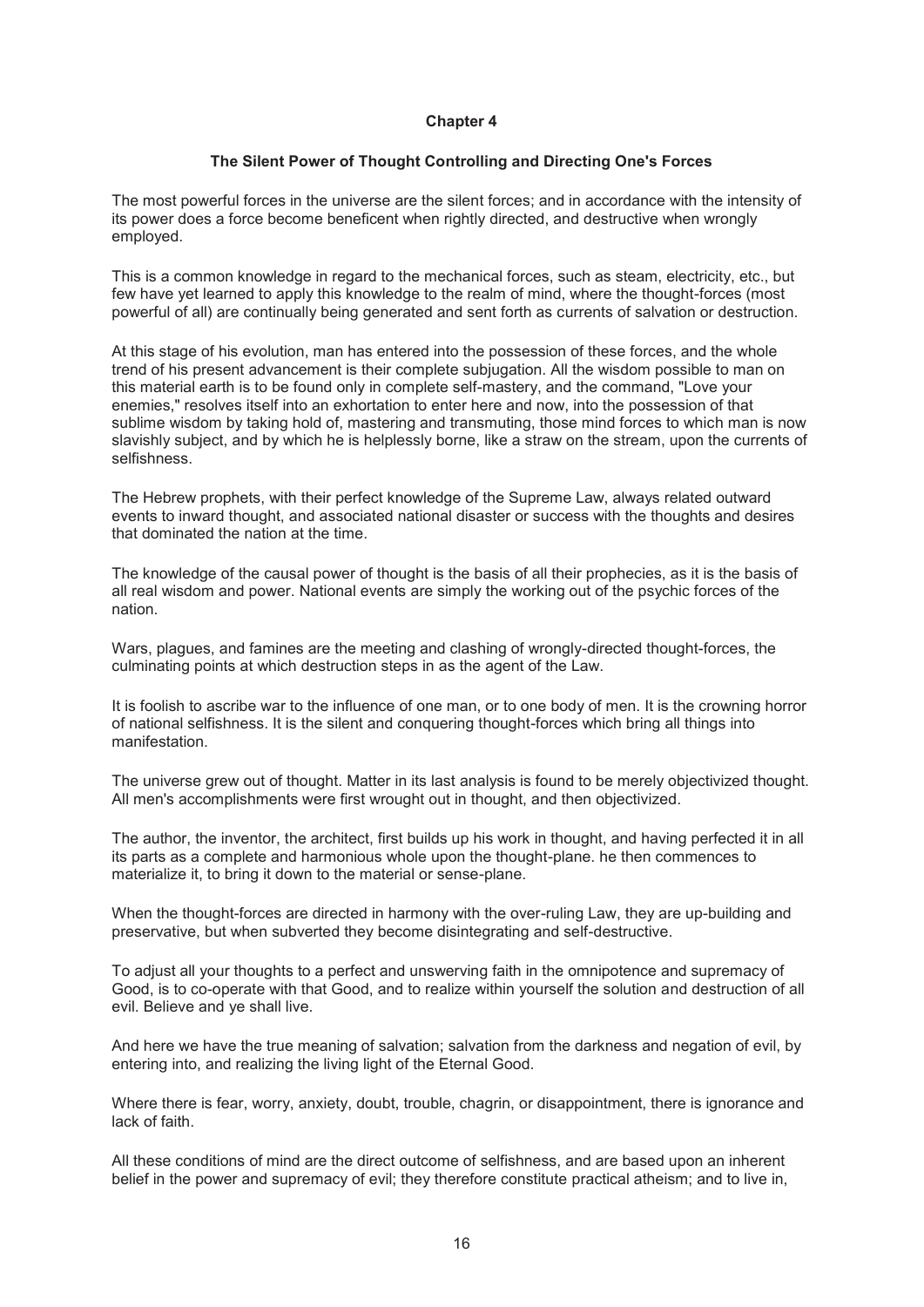and become subject to, these negative and soul-destroying conditions of mind is the only real atheism.

It is salvation from such conditions that the race needs, and let no man boast of salvation whilst he is their helpless and obedient slave.

To fear or to worry is as sinful as to curse, for how can one fear or worry if he intrinsically believes in the Eternal justice, the Omnipotent Good, the Boundless Love? To fear, to worry, to doubt, is to deny, to dis-believe.

It is from such states of mind that all weakness and failure proceed, for they represent the annulling and disintegrating of the positive thought-forces which would otherwise speed to their object with power, and bring about their own beneficent results.

To overcome these negative conditions is to enter into a life of power, is to cease to be a slave, and to become a master, and there is only one way by which they can be overcome, and that is by steady and persistent growth in inward knowledge.

To mentally deny evil is not sufficient; it must, by daily practice, be risen above and understood. To mentally affirm the good is inadequate; it must, by unswerving endeavor, be entered into and comprehended.

The intelligent practice of self-control, quickly leads to a knowledge of one's interior thought-forces, and, later on, to the acquisition of that power by which they are rightly employed and directed.

In the measure that you master self, that you control your mental forces instead of being controlled by them, in just such measure will you master affairs and outward circumstances.

Show me a man under whose touch everything crumbles away, and who cannot retain success even when it is placed in his hands, and I will show you a man who dwells continually in those conditions of mind which are the very negation of power.

To be for ever wallowing in the bogs of doubt, to be drawn continually into the quicksands of fear, or blown ceaselessly about by the winds of anxiety, is to be a slave, and to live the life of a slave, even though success and influence be for ever knocking at your door seeking for admittance.

Such a man, being without faith and without self-government, is incapable of the right government of his affairs, and is a slave to circumstances; in reality a slave to himself. Such are taught by affliction, and ultimately pass from weakness to strength by the stress of bitter experience. Faith and purpose constitute the motive-power of life.

There is nothing that a strong faith and an unflinching purpose may not accomplish. By the daily exercise of silent faith, the thought-forces are gathered together, and by the daily strengthening of silent purpose, those forces are directed toward the object of accomplishment.

Whatever your position in life may be, before you can hope to enter into any measure of success, usefulness, and power, you must learn how to focus your thought-forces by cultivating calmness and repose. It may be that you are a business man, and you are suddenly confronted with some overwhelming difficulty or probable disaster. You grow fearful and anxious, and are at your wit's end.

To persist in such a state of mind would be fatal, for when anxiety steps in, correct judgment passes out. Now if you will take advantage of a quiet hour or two in the early morning or at night, and go away to some solitary spot, or to some room in your house where you know you will be absolutely free from intrusion, and, having seated yourself in an easy attitude, you forcibly direct your mind right away from the object of anxiety by dwelling upon something in your life that is pleasing and blissgiving, a calm, reposeful strength will gradually steal into your mind, and your anxiety will pass away.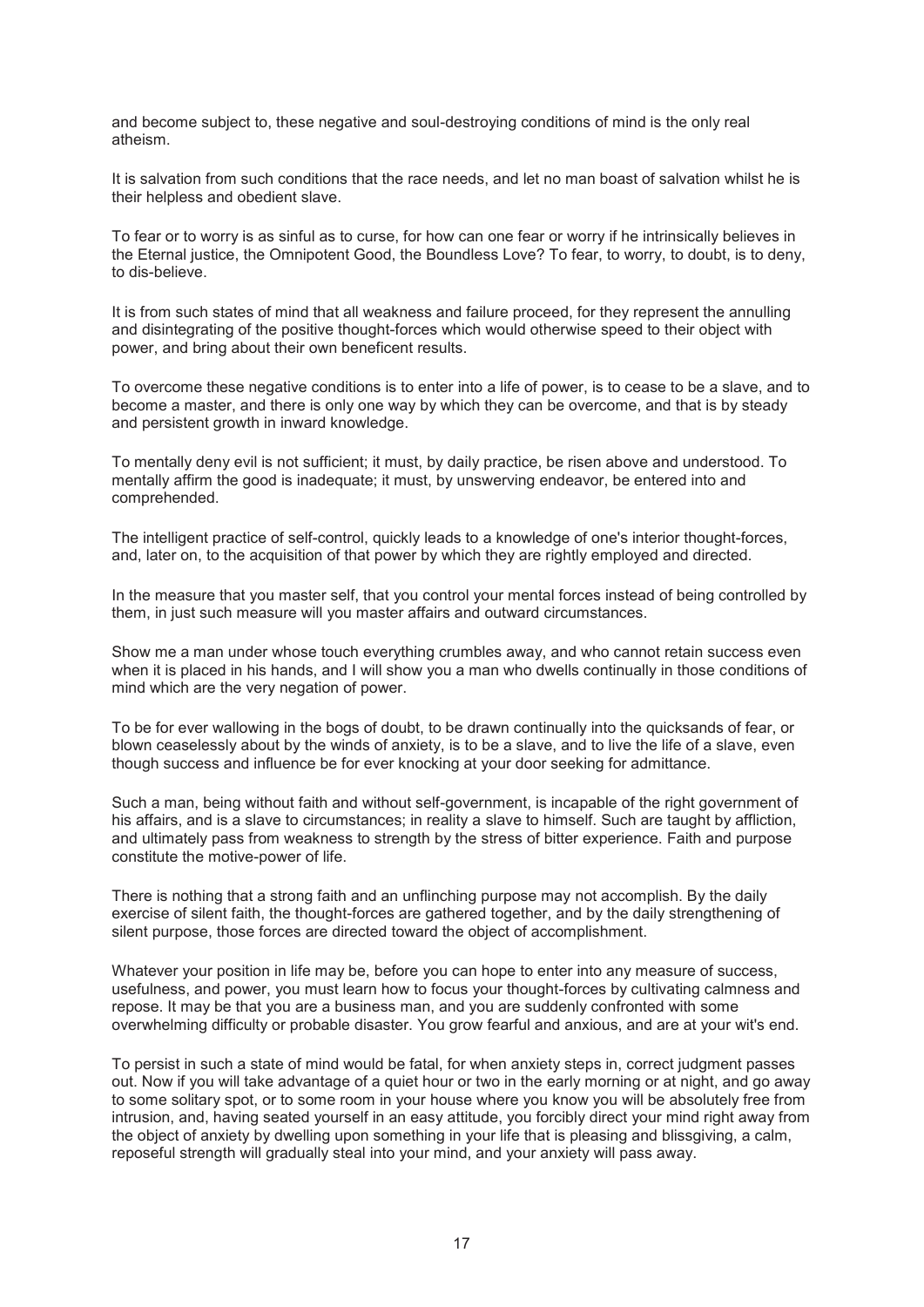Upon the instant that you find your mind reverting to the lower plane of worry bring it back again, and re-establish it on the plane of peace and strength.

When this is fully accomplished, you may then concentrate your whole mind upon the solution of your difficulty, and what was intricate and insurmountable to you in your hour of anxiety will be made plain and easy, and you will see, with that clear vision and perfect judgment which belong only to a calm and untroubled mind, the right course to pursue and the proper end to be brought about.

It may be that you will have to try day after day before you will be able to perfectly calm your mind, but if you persevere you will certainly accomplish it. And the course which is presented to you in that hour of calmness must be carried out.

Doubtless when you are again involved in the business of the day, and worries again creep in and begin to dominate you, you will begin to think that the course is a wrong or foolish one, but do not heed such suggestions.

Be guided absolutely and entirely by the vision of calmness, and not by the shadows of anxiety. The hour of calmness is the hour of illumination and correct judgment.

By such a course of mental discipline the scattered thought-forces are re-united, and directed, like the rays of the search-light, upon the problem at issue, with the result that it gives way before them.

There is no difficulty, however great, but will yield before a calm and powerful concentration of thought, and no legitimate object but may be speedily actualized by the intelligent use and direction of one's soul-forces.

Not until you have gone deeply and searchingly into your inner nature, and have overcome many enemies that lurk there, can you have any approximate conception of the subtle power of thought, of its inseparable relation to outward and material things, or of its magical potency, when rightly poised and directed, in readjusting and transforming the life-conditions.

Every thought you think is a force sent out, and in accordance with its nature and intensity will it go out to seek a lodgment in minds receptive to it, and will react upon yourself for good or evil. There is ceaseless reciprocity between mind and mind, and a continual interchange of thought-forces.

Selfish and disturbing thoughts are so many malignant and destructive forces, messengers of evil, sent out to stimulate and augment the evil in other minds, which in turn send them back upon you with added power.

While thoughts that are calm, pure, and unselfish are so many angelic messengers sent out into the world with health, healing, and blessedness upon their wings, counteracting the evil forces; pouring the oil of joy upon the troubled waters of anxiety and sorrow, and restoring to broken hearts their heritage of immortality.

Think good thoughts, and they will quickly become actualized in your outward life in the form of good conditions. Control your soul-forces, and you will be able to shape your outward life as you will.

The difference between a savior and a sinner is this, that the one has a perfect control of all the forces within him; the other is dominated and controlled by them.

There is absolutely no other way to true power and abiding peace, but by self-control, selfgovernment, self-purification. To be at the mercy of your disposition is to be impotent, unhappy, and of little real use in the world.

The conquest of your petty likes and dislikes, your capricious loves and hates, your fits of anger, suspicion, jealousy, and all the changing moods to which you are more or less helplessly subject, this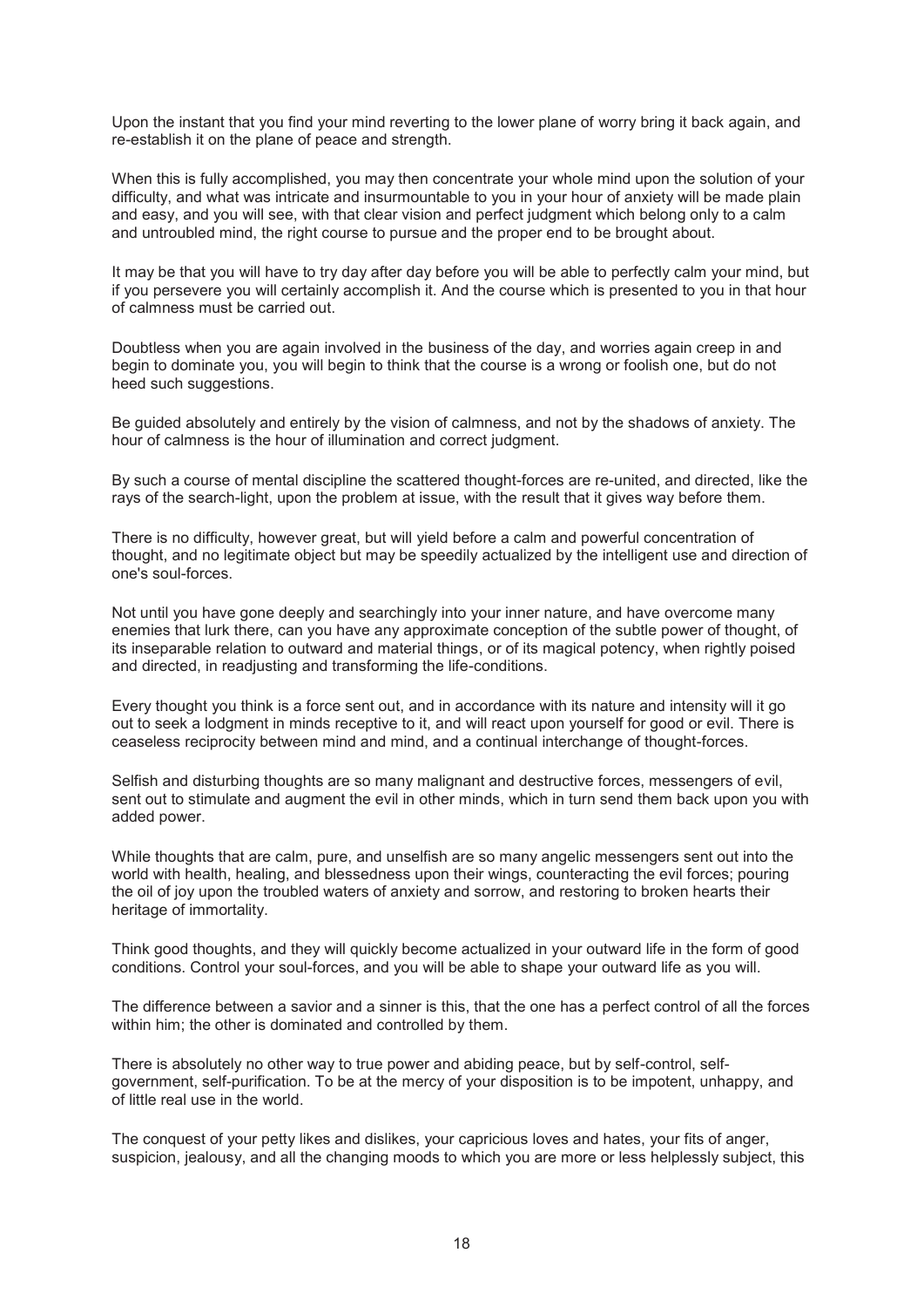is the task you have before you if you would weave into the web of life the golden threads of happiness and prosperity.

In so far as you are enslaved by the changing moods within you, will you need to depend upon others and upon outward aids as you walk through life.

If you would walk firmly and securely, and would accomplish any achievement, you must learn to rise above and control all such disturbing and retarding vibrations.

You must daily practice the habit of putting your mind at rest, "going into the silence," as it is commonly called. This is a method of replacing a troubled thought with one of peace, a thought of weakness with one of strength.

Until you succeed in doing this you cannot hope to direct your mental forces upon the problems and pursuits of life with any appreciable measure of success. It is a process of diverting one's scattered forces into one powerful channel.

Just as a useless marsh may be converted into a field of golden corn or a fruitful garden by draining and directing the scattered and harmful streams into one well-cut channel, so, he who acquires calmness, and subdues and directs the thought-currents within himself, saves his soul, and fructifies his heart and life.

As you succeed in gaining mastery over your impulses and thoughts you will begin to feel, growing up within you, a new and silent power, and a settled feeling of composure and strength will remain with you.

Your latent powers will begin to unfold themselves, and whereas formerly your efforts were weak and ineffectual, you will now be able to work with that calm confidence which commands success.

And along with this new power and strength, there will be awakened within you that interior Illumination known as "intuition," and you will walk no longer in darkness and speculation, but in light and certainty.

With the development of this soul-vision, judgment and mental penetration will be incalculably increased, and there will evolve within you that prophetic vision by the aid of which you will be able to sense coming events, and to forecast, with remarkable accuracy, the result of your efforts.

And in just the measure that you alter from within will your outlook upon life alter; and as you alter your mental attitude towards others they will alter in their attitude and conduct toward you.

As you rise above the lower, debilitating, and destructive thought-forces, you will come in contact with the positive, strengthening, and up-building currents generated by strong, pure, and noble minds, your happiness will be immeasurably intensified, and you will begin to realize the joy, strength, and power, which are born only of self-mastery.

And this joy, strength, and power will be continually radiating from you, and without any effort on your part, nay, though you are utterly unconscious of it, strong people will be drawn toward you, influence will be put into your hands, and in accordance with your altered thought-world will outward events shape themselves.

"A man's foes are they of his own household," and he who would be useful, strong, and happy, must cease to be a passive receptacle for the negative, beggardly, and impure streams of thought; and as a wise householder commands his servants and invites his guests, so must he learn to command his desires, and to say, with authority, what thoughts he shall admit into the mansion of his soul.

Even a very partial success in self-mastery adds greatly to one's power, and he who succeeds in perfecting this divine accomplishment, enters into possession of undreamed-of wisdom and inward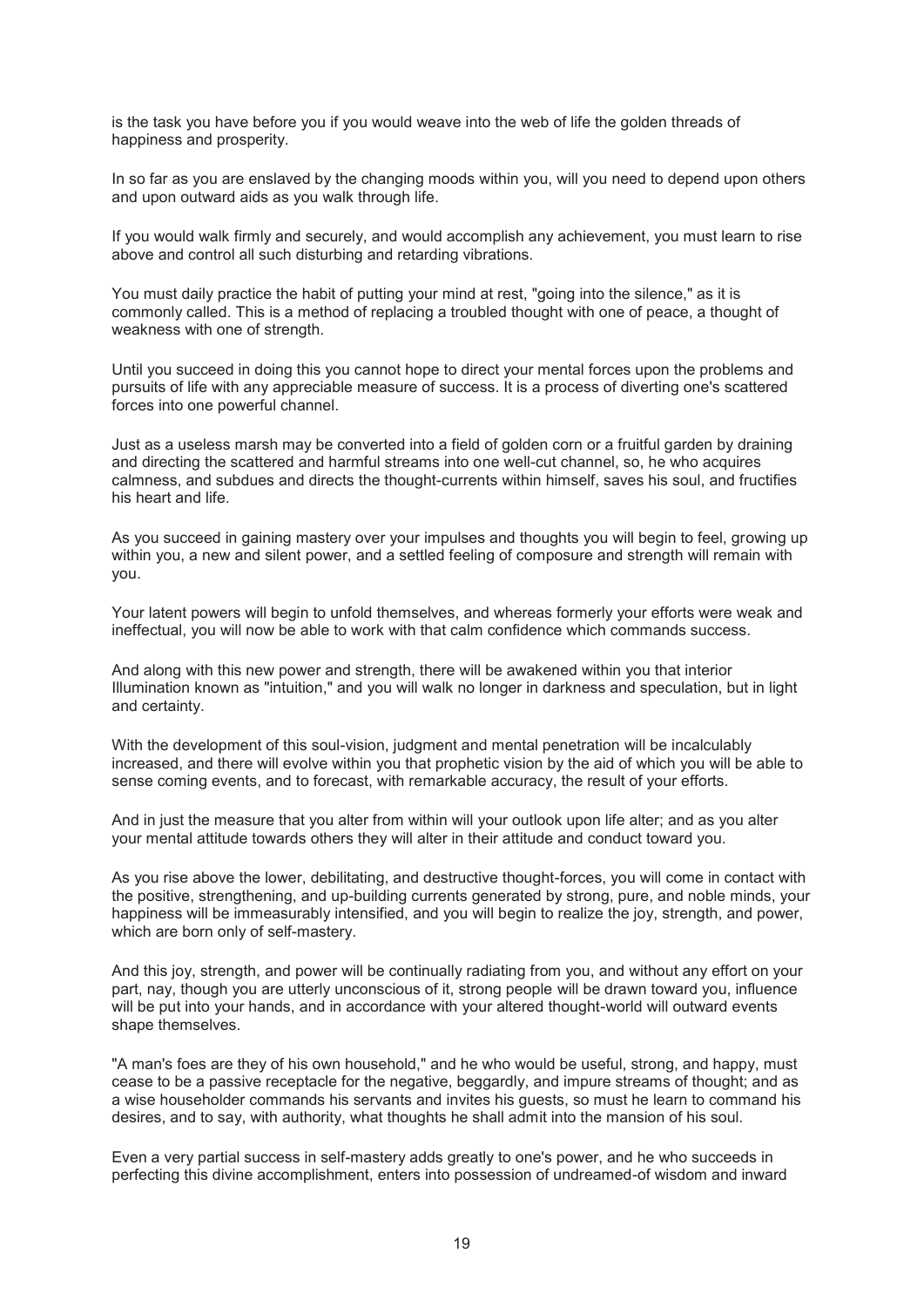strength and peace, and realizes that all the forces of the universe aid and protect his footsteps who is master of his soul.

Would you scale the highest heaven, Would you pierce the lowest hell, Live in dreams of constant beauty, Or in basest thinkings dwell.

For your thoughts are heaven above you, And your thoughts are hell below, Bliss is not, except in thinking, Torment nought but thought can know.

Worlds would vanish but for thinking; Glory is not but in dreams; And the Drama of the ages From the Thought Eternal streams.

Dignity and shame and sorrow, Pain and anguish, love and hate Are but maskings of the mighty Pulsing Thought that governs Fate.

As the colors of the rainbow Makes the one uncolored beam, So the universal changes Make the One Eternal Dream.

And the Dream is all within you, And the Dreamer waiteth long For the Morning to awake him To the living thought and strong.

That shall make the ideal real, Make to vanish dreams of hell In the highest, holiest heaven Where the pure and perfect dwell.

Evil is the thought that thinks it; Good, the thought that makes it so Light and darkness, sin and pureness Likewise out of thinking grow.

Dwell in thought upon the Grandest, And the Grandest you shall see ; Fix your mind upon the Highest, And the Highest you shall be.

--()--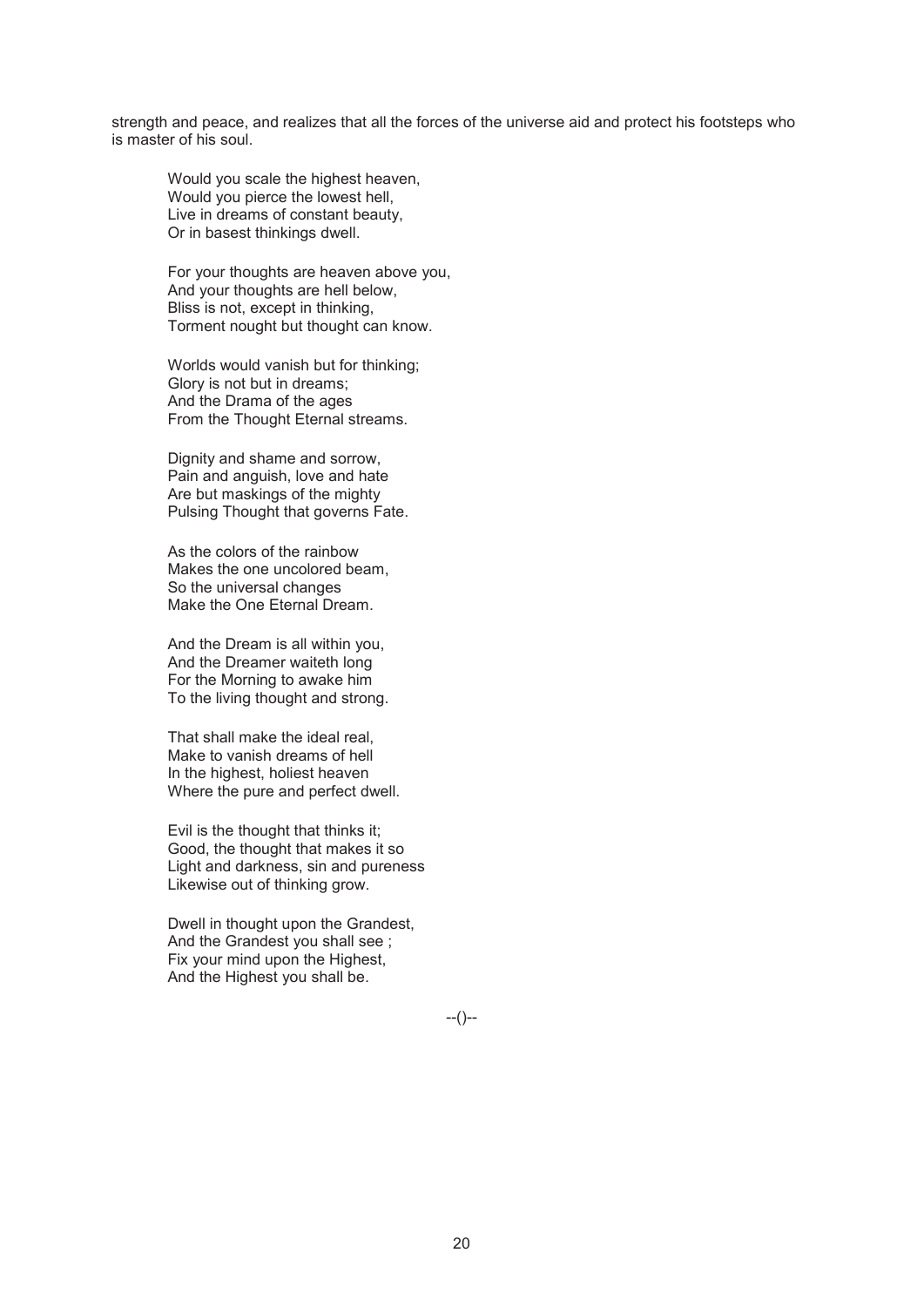#### **The Secret of Health, Success and Power**

We all remember with what intense delight, as children, we listened to the never-tiring fairy-tale. How eagerly we followed the fluctuating fortunes of the good boy or girl, ever protected, in the hour of crisis, from the evil machinations of the scheming witch, the cruel giant, or the wicked king.

And our little hearts never faltered for the fate of the hero or heroine, nor did we doubt their ultimate triumph over all their enemies, for we knew that the fairies were infallible, and that they would never desert those who had consecrated themselves to the good and the true.

And what unspeakable joy pulsated within us when the Fairy-Queen, bringing all her magic to bear at the critical moment, scattered all the darkness and trouble, and granted them the complete satisfaction of all their hopes, and they were "happy ever after."

With the accumulating years, and an ever-increasing intimacy with the so-called "realities" of life, our beautiful fairy-world became obliterated, and its wonderful inhabitants were relegated, in the archives of memory, to the shadowy and unreal.

And we thought we were wise and strong in thus leaving for ever the land of childish dreams, but as we re-become little children in the wondrous world of wisdom, we shall return again to the inspiring dreams of childhood and find that they are, after all, realities.

The fairy-folk, so small and nearly always invisible, yet possessed of an all-conquering and magical power, who bestow upon the good, health, wealth, and happiness, along with all the gifts of nature in lavish profusion, start again into reality and become immortalized in the soul-realm of him who, by growth in wisdom, has entered into a knowledge of the power of thought, and the laws which govern the inner world of being.

To him the fairies live again as thought-people, thought-messengers, thought-powers working in harmony with the over-ruling Good. And they who, day by day, endeavor to harmonize their hearts with the heart of the Supreme Good, do in reality acquire true health, wealth, and happiness.

There is no protection to compare with goodness, and by "goodness" I do not mean a mere outward conformity to the rules of morality; I mean pure thought, noble aspiration, unselfish love, and freedom from vainglory.

To dwell continually in good thoughts, is to throw around oneself a psychic atmosphere of sweetness and power which leaves its impress upon all who come in contact with it.

As the rising sun puts to rout the helpless shadows, so are all the impotent forces of evil put to flight by the searching rays of positive thought which shine forth from a heart made strong in purity and faith.

Where there is sterling faith and uncompromising purity there is health, there is success, there is power. In such a one, disease, failure, and disaster can find no lodgment, for there is nothing on which they can feed.

Even physical conditions are largely determined by mental states, and to this truth the scientific world is rapidly being drawn.

The old, materialistic belief that a man is what his body makes him, is rapidly passing away, and is being replaced by the inspiring belief that man is superior to his body, and that his body is what he makes it by the power of thought.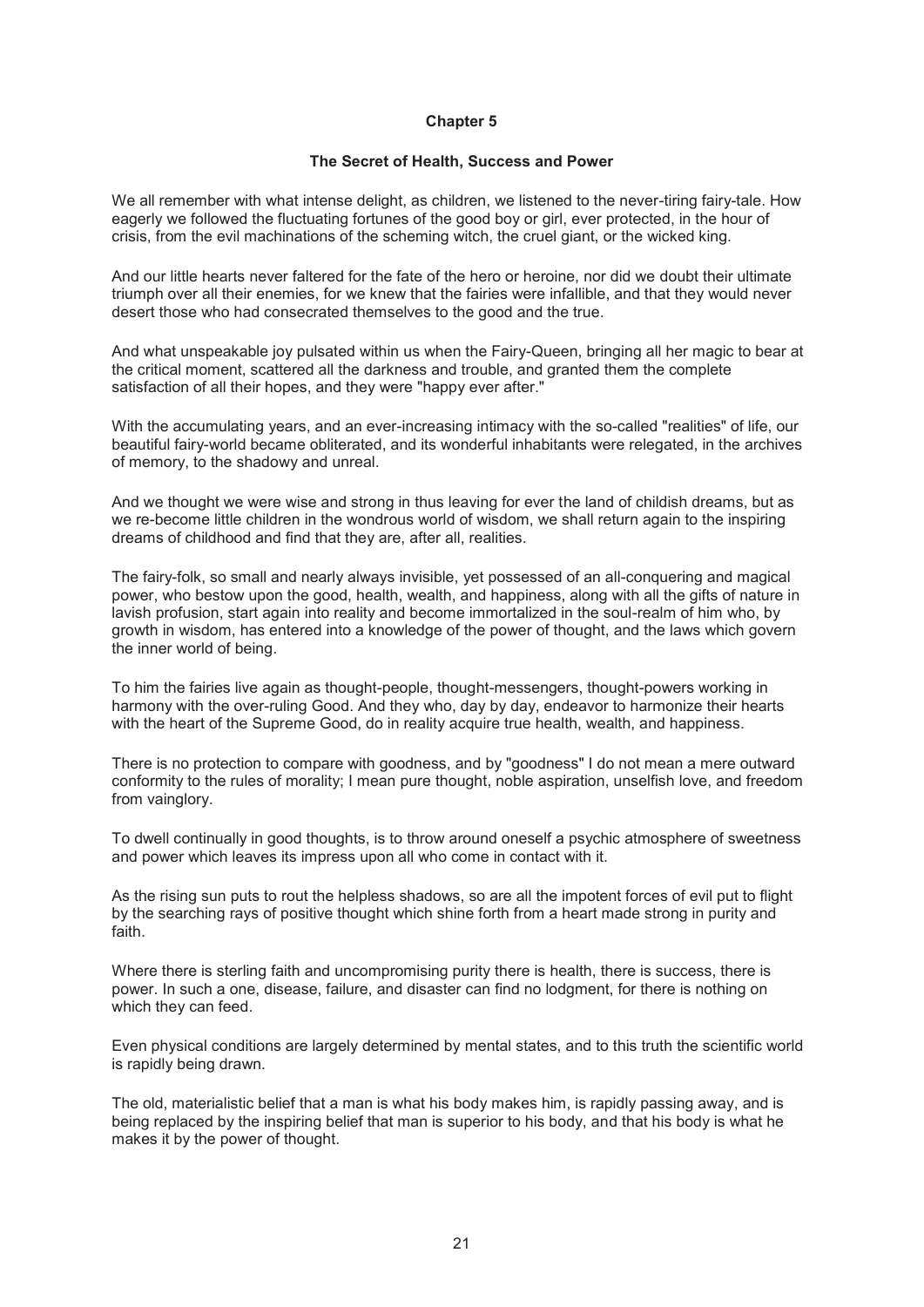Men everywhere are ceasing to believe that a man is despairing because he is dyspeptic, and are coming to understand that he is dyspeptic because he is despairing, and in the near future, the fact that all disease has its origin in the mind will become common knowledge.

There is no evil in the universe but has its root and origin in the mind, and sin, sickness, sorrow, and affliction do not, in reality, belong to the universal order, are not inherent in the nature of things, but are the direct outcome of our ignorance of the right relations of things.

According to tradition, there once lived, in India, a school of philosophers who led a life of such absolute purity and simplicity that they commonly reached the age of one hundred and fifty years, and to fall sick was looked upon by them as an unpardonable disgrace, for it was considered to indicate a violation of law.

The sooner we realize and acknowledge that sickness, far from being the arbitrary visitation of an offended God, or the test of an unwise Providence, is the result of our own error or sin, the sooner shall we enter upon the highway of health.

Disease comes to those who attract it, to those whose minds and bodies are receptive to it, and flees from those whose strong, pure, and positive thought-sphere generates healing and life-giving currents.

If you are given to anger, worry, jealousy, greed, or any other inharmonious state of mind, and expect perfect physical health, you are expecting the impossible, for you are continually sowing the seeds of disease in your mind.

Such conditions of mind are carefully shunned by the wise man, for he knows them to be far more dangerous than a bad drain or an infected house.

If you would be free from all physical aches and pains, and would enjoy perfect physical harmony, then put your mind in order, and harmonize your thoughts. Think joyful thoughts; think loving thoughts; let the elixir of goodwill course through your veins, and you will need no other medicine. Put away your jealousies, your suspicions, your worries, your hatreds, your selfish indulgences, and you will put away your dyspepsia, your biliousness, your nervousness and aching joints.

If you will persist in clinging to these debilitating and demoralizing habits of mind, then do not complain when your body is laid low with sickness. The following story illustrates the close relation that exists between habits of mind and bodily conditions.

A certain man was afflicted with a painful disease, and he tried one physician after another, but all to no purpose. He then visited towns which were famous for their curative waters, and after having bathed in them all, his disease was more painful than ever.

One night he dreamed that a Presence came to him and said, "Brother, hast thou tried all the means of cure?" and he replied, "I have tried all." "Nay," said the Presence, "Come with me, and I will show thee a healing bath which has escaped thy notice."

The afflicted man followed, and the Presence led him to a clear pool of water, and said, "Plunge thyself in this water and thou shalt surely recover," and thereupon vanished.

The man plunged into the water, and on coming out, Io! his disease had left him, and at the same moment he saw written above the pool the word "Renounce." Upon waking, the fall meaning of his dream flashed across his mind, and looking within he discovered that he had, all along, been a victim to a sinful indulgence, and he vowed that he would renounce it for ever.

He carried out his vow, and from that day his affliction began to leave him, and in a short time he was completely restored to health. Many people complain that they have broken down through over-work. In the majority of such cases the breakdown is more frequently the result of foolishly wasted energy.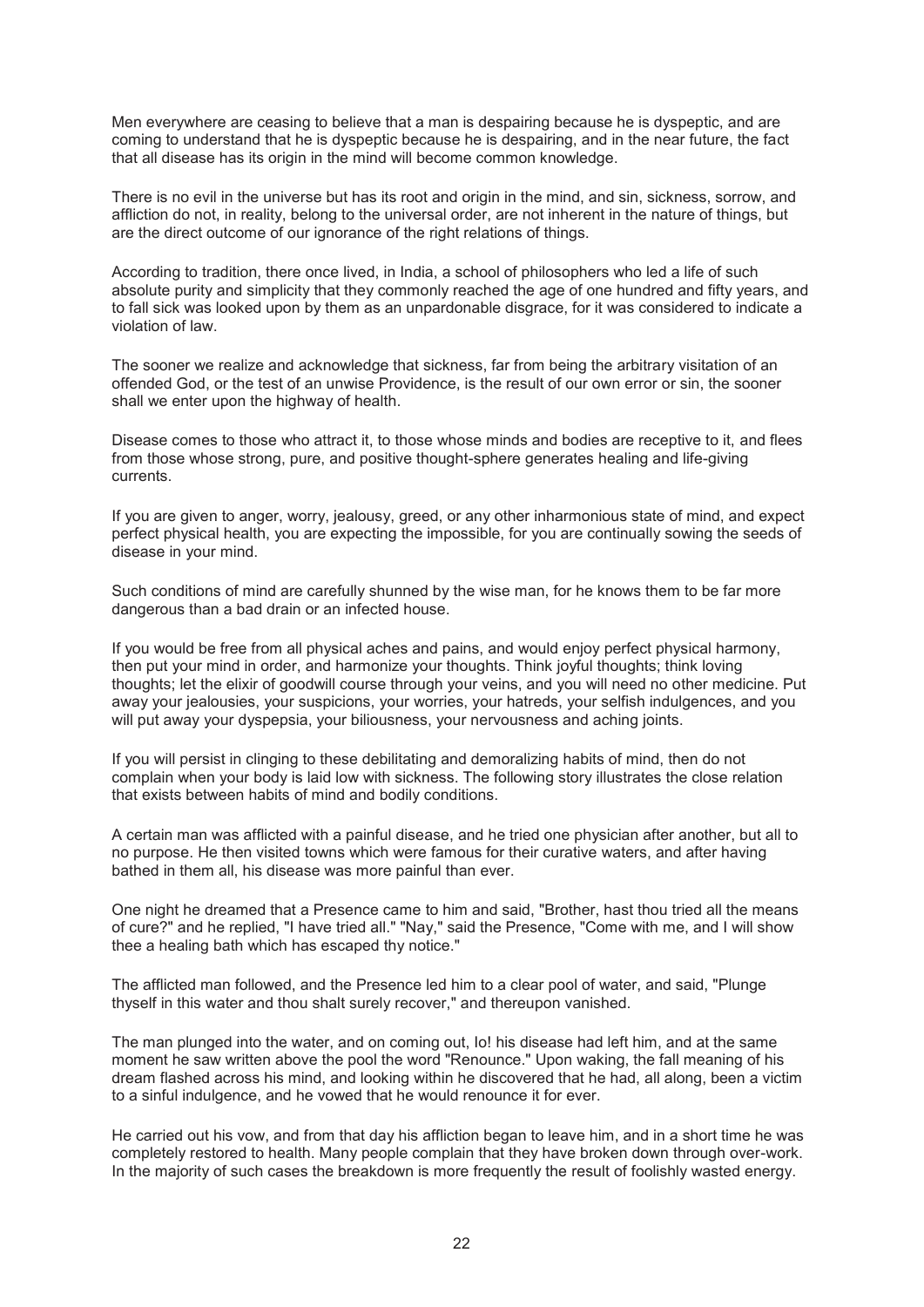If you would secure health you must learn to work without friction. To become anxious or excited, or to worry over needless details is to invite a breakdown.

Work, whether of brain or body, is beneficial and health-giving, and the man who can work with a steady and calm persistency, freed from all anxiety and worry, and with his mind utterly oblivious to all but the work he has in hand, will not only accomplish far more than the man who is always hurried and anxious, but he will retain his health, a boon which the other quickly forfeits.

True health and true success go together, for they are inseparably intertwined in the thought-realm. As mental harmony produces bodily health, so it also leads to a harmonious sequence in the actual working out of one's plans.

Order your thoughts and you will order your life. Pour the oil of tranquility upon the turbulent waters of the passions and prejudices, and the tempests of misfortune, howsoever they may threaten, will be powerless to wreck the barque of your soul, as it threads its way across the ocean of life.

And if that barque be piloted by a cheerful and never-failing faith its course will be doubly sure, and many perils will pass it by which would other-wise attack it.

By the power of faith every enduring work is accomplished. Faith in the Supreme; faith in the overruling Law; faith in your work, and in your power to accomplish that work, -here is the rock upon which you must build if you would achieve, if you would stand and not fall.

To follow, under all circumstances, the highest promptings within you; to be always true to the divine self; to rely upon the inward Light, the inward Voice, and to pursue your purpose with a fearless and restful heart, believing that the future will yield unto you the need of every thought and effort; knowing that the laws of the universe can never fail, and that your own will come back to you with mathematical exactitude, this is faith and the living of faith.

By the power of such a faith the dark waters of uncertainty are divided, every mountain of difficulty crumbles away, and the believing soul passes on unharmed.

Strive, O reader! to acquire, above everything, the priceless possession of this dauntless faith, for it is the talisman of happiness, of success, of peace, of power, of all that makes life great and superior to suffering.

Build upon such a faith, and you build upon the Rock of the Eternal, and with the materials of the Eternal, and the structure that you erect will never be dissolved, for it will transcend all the accumulations of material luxuries and riches, the end of which is dust.

Whether you are hurled into the depths of sorrow or lifted upon the heights of joy, ever retain your hold upon this faith, ever return to it as your rock of refuge, and keep your feet firmly planted upon its immortal and immovable base.

Centered in such a faith, you will become possessed of such a spiritual strength as will shatter, like so many toys of glass, all the forces of evil that are hurled against you, and you will achieve a success such as the mere striver after worldly gain can never know or even dream of. "If ye have faith, and doubt not, ye shall not only do this… but if ye shall say unto this mountain, be thou removed and be thou cast into the sea, it shall be done."

There are those today, men and women tabernacled in flesh and blood, who have realized this faith, who live in it and by it day by day, and who, having put it to the uttermost test, have entered into the possession of its glory and peace.

Such have sent out the word of command, and the mountains of sorrow and disappointment, of mental weariness and physical pain have passed from them, and have been cast into the sea of oblivion.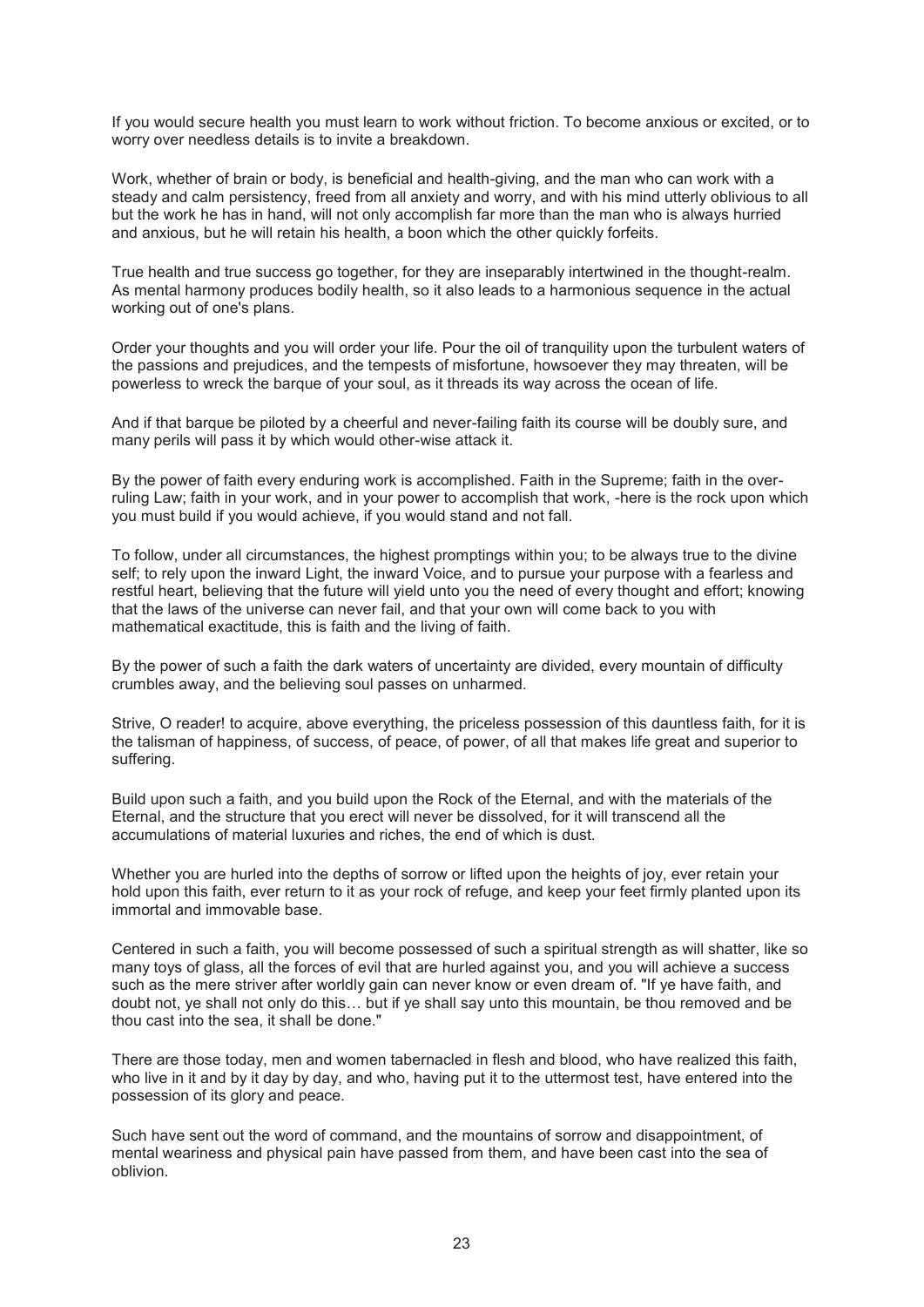If you will become possessed of this faith you will not need to trouble about your success or failure, and success will come.

You will not need to become anxious about results, but will work joyfully and peacefully, knowing that right thoughts and right efforts will inevitably bring about right results.

I know a lady who has entered into many blissful satisfactions, and recently a friend remarked to her, "Oh, how fortunate you are! You only have to wish for a thing, and it comes to you."

And it did, indeed, appear so on the surface; but in reality all the blessedness that has entered into this woman's life is the direct outcome of the inward state of blessedness which she has, throughout life, been cultivating and training toward perfection.

Mere wishing brings nothing but disappointment; it is living that tells.

The foolish wish and grumble; the wise, work and wait. And this woman had worked; worked without and within, but especially within upon heart and soul; and with the invisible hands of the spirit she had built up, with the precious stones of faith, hope, joy, devotion, and love, a fair temple of light, whose glorifying radiance was ever round about her.

It beamed in her eye; it shone through her countenance; it vibrated in her voice; and all who came into her presence felt its captivating spell.

And as with her, so with you. Your success, your failure, your influence, your whole life you carry about with you, for your dominant trends of thought are the determining factors in your destiny.

Send forth loving, stainless, and happy thoughts, and blessings will fall into your hands, and your table will be spread with the cloth of peace.

Send forth hateful, impure, and unhappy thoughts, and curses will rain down upon you, and fear and unrest will wait upon your pillow. You are the unconditional maker of your fate, be that fate what it may. Every moment you are sending forth from you the influences which will make or mar your life.

Let your heart grow large and loving and unselfish, and great and lasting will be your influence and success, even though you make little money.

Confine it within the narrow limits of self-interest, and even though you become a millionaire your influence and success, at the final reckoning will be found to be utterly insignificant. Cultivate, then, this pure and unselfish spirit, and combine with purity and faith, singleness of purpose, and you are evolving from within the elements, not only of abounding health and enduring success, but of greatness and power.

If your present position is distasteful to you, and your heart is not in your work, nevertheless perform your duties with scrupulous diligence, and whilst resting your mind in the idea that the better position and greater opportunities are waiting for you, ever keep an active mental outlook for budding possibilities, so that when the critical moment arrives, and the new channel presents itself, you will step into it with your mind fully prepared for the undertaking, and with that intelligence and foresight which is born of mental discipline.

Whatever your task may be, concentrate your whole mind upon it, throw into it all the energy of which you are capable. The faultless completion of small tasks leads inevitably to larger tasks. See to it that you rise by steady climbing, and you will never fall. And herein lies the secret of true power.

Learn, by constant practice, how to husband your resources, and to concentrate them, at any moment, upon a given point. The foolish waste all their mental and spiritual energy in frivolity, foolish chatter, or selfish argument, not to mention wasteful physical excesses.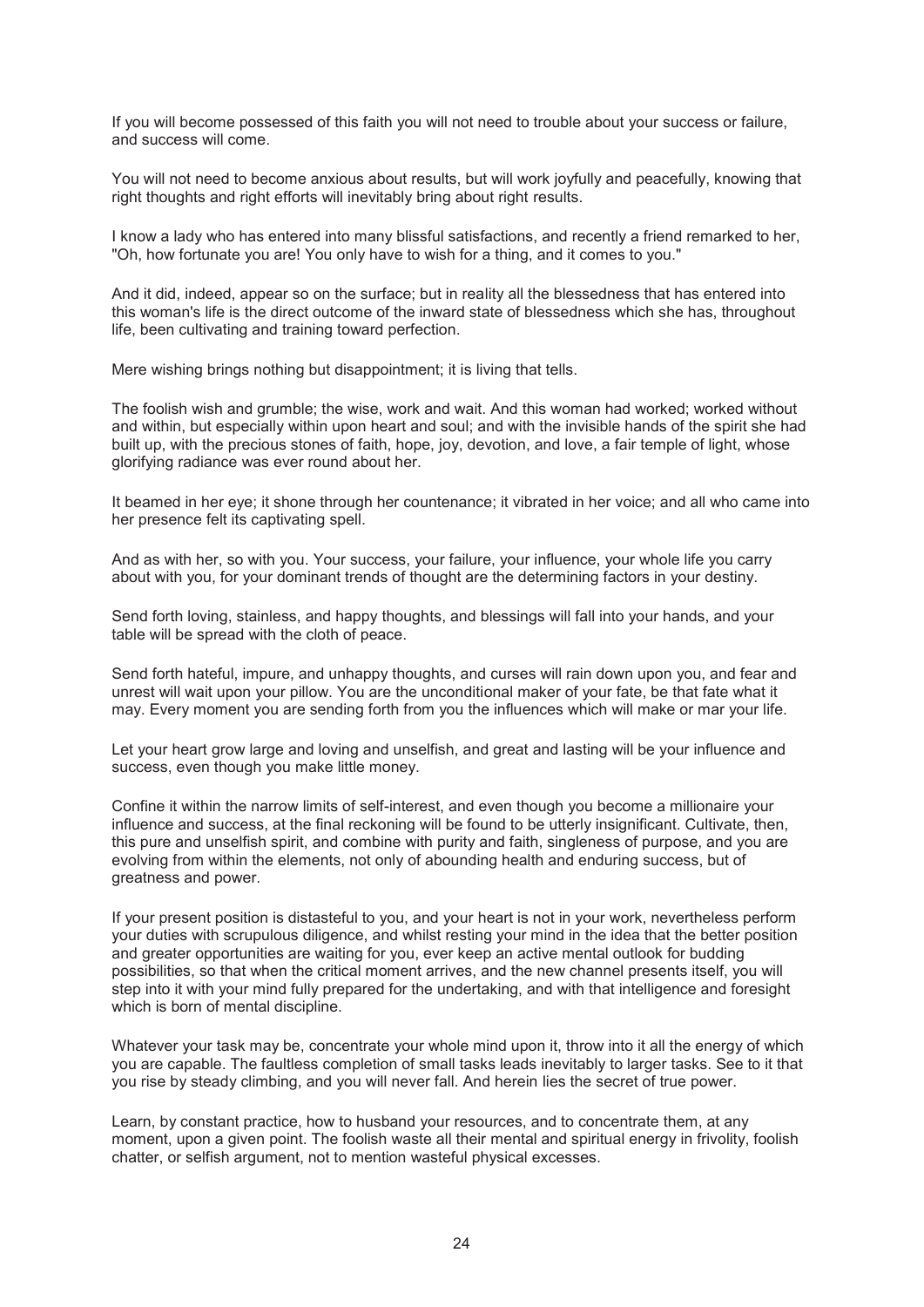If you would acquire overcoming power you must cultivate poise and passivity. You must be able to stand alone. All power is associated with immovability. The mountain, the massive rock, the stormtried oak, all speak to us of power, because of their combined solitary grandeur and defiant fixity; while the shifting sand, the yielding twig, and the waving reed speak to us of weakness, because they are movable and non-resistant, and are utterly useless when detached from their fellows.

He is the man of power who, when all his fellows are swayed by some emotion or passion, remains calm and unmoved. He only is fitted to command and control who has succeeded in commanding and controlling himself.

The hysterical, the fearful, the thoughtless and frivolous, let such seek company, or they will fall for lack of support; but the calm, the fearless, the thoughtful, and let such seek the solitude of the forest, the desert, and the mountain-top, and to their power more power will be added, and they will more and more successfully stem the psychic currents and whirlpools which engulf mankind.

Passion is not power; it is the abuse of power, the dispersion of power. Passion is like a furious storm which beats fiercely and wildly upon the embattled rock whilst power is like the rock itself, which remains silent and unmoved through it all.

That was a manifestation of true power when Martin Luther, wearied with the persuasions of his fearful friends, who were doubtful as to his safety should he go to Worms, replied, "If there were as many devils in Worms as there are tiles on the housetops I would go."

And when Benjamin Disraeli broke down in his first Parliamentary speech, and brought upon himself the derision of the House, that was an exhibition of germinal power when he exclaimed, "The day will come when you will consider it an honor to listen to me."

When that young man, whom I knew, passing through continual reverses and misfortunes, was mocked by his friends and told to desist from further effort, and he replied, "The time is not far distant when you will marvel at my good fortune and success," he showed that he was possessed of that silent and irresistible power which has taken him over innumerable difficulties, and crowned his life with success.

If you have not this power, you may acquire it by practice, and the beginning of power is likewise the beginning of wisdom. You must commence by overcoming those purposeless trivialities to which you have hitherto been a willing victim.

Boisterous and uncontrolled laughter, slander and idle talk, and joking merely to raise a laugh, all these things must be put on one side as so much waste of valuable energy.

St. Paul never showed his wonderful insight into the hidden laws of human progress to greater advantage than when he warned the Ephesians against "Foolish talking and jesting which is not convenient," for to dwell habitually in such practices is to destroy all spiritual power and life.

As you succeed in rendering yourself impervious to such mental dissipations you will begin to understand what true power is, and you will then commence to grapple with the more powerful desires and appetites which hold your soul in bondage, and bar the way to power, and your further progress will then be made clear.

Above all be of single aim; have a legitimate and useful purpose, and devote yourself unreservedly to it. Let nothing draw you aside ; remember that the double-minded man is unstable in all his ways.

Be eager to learn, but slow to beg. Have a thorough understanding of your work, and let it be your own; and as you proceed, ever following the inward Guide, the infallible Voice, you will pass on from victory to victory, and will rise step by step to higher resting-places, and your ever-broadening outlook will gradually reveal to you the essential beauty and purpose of life.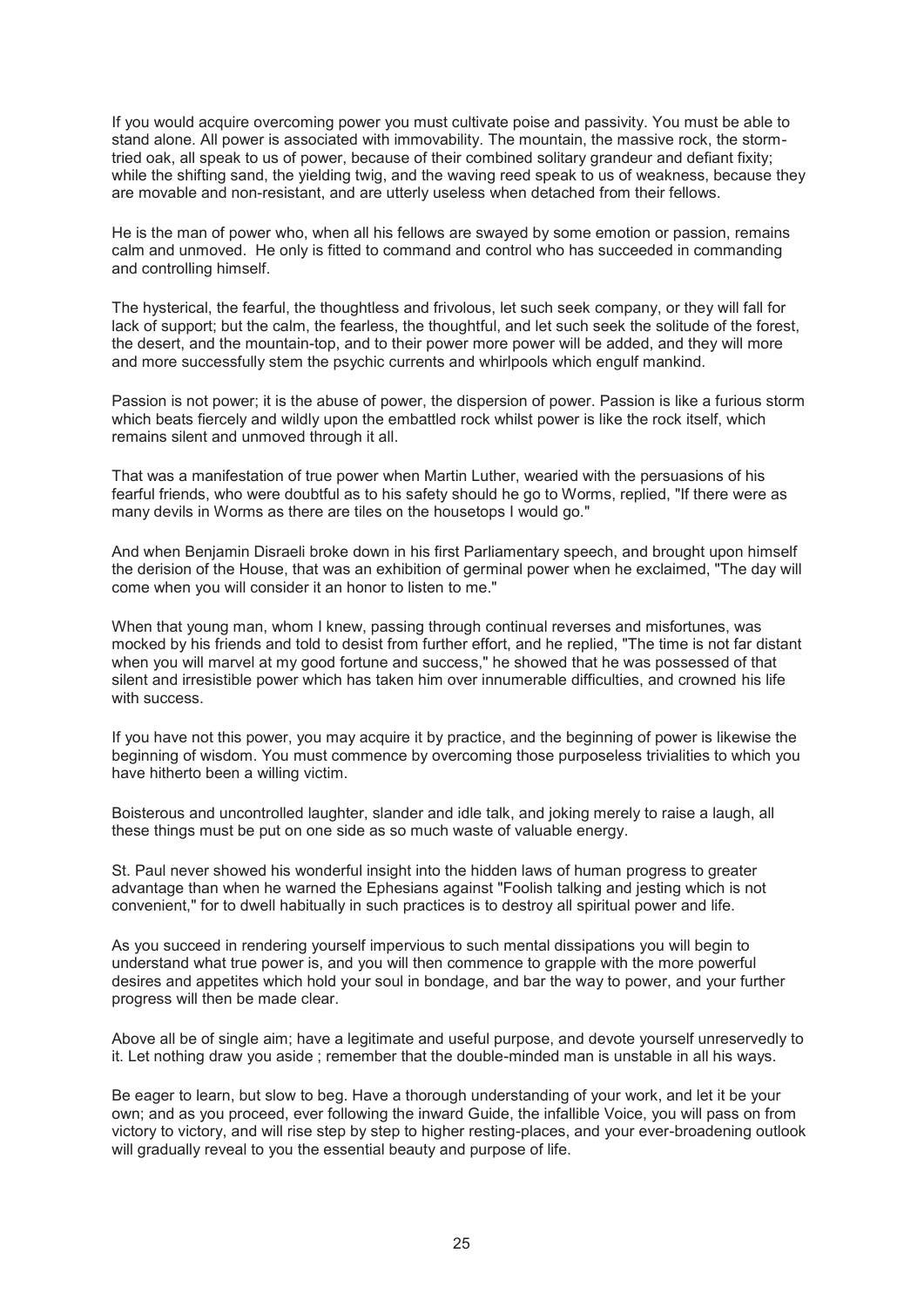Self-purified, health will be yours; faith-protected, success will be yours; self-governed, power will be yours, and all that you do will prosper, for, ceasing to be a disjointed unit, self-enslaved, you will be in harmony with the Great Law, working no longer against, but with, the Universal Life, the Eternal Good.

And what health you gain it will remain with you; what success you achieve will be beyond all human computation, and will never pass away; and what influence and power you wield will continue to increase throughout the ages, for it will be a part of that unchangeable Principle which supports the universe.

This, then, is the secret of health, -a pure heart and a well-ordered mind ; this is the secret of success, -an unfaltering faith, and a wisely-directed purpose; and to rein in, with unfaltering will, the dark steed of desire, this is the secret of power.

All ways are waiting for my feet to tread, The light and dark, the living and the dead, The broad and narrow way, the high and low, The good and bad, and with quick step or slow, I now may enter any way I will, And find, by walking, which is good, which ill.

And all good things my wandering feet await, If I but come, with vow inviolate, Unto the narrow, high and holy way Of heart-born purity, and therein stay; Walking, secure from him who taunts and scorns, To flowery meads, across the path of thorns.

And I may stand where health, success, and power Await my coming, if, each fleeting hour, I cling to love and patience; and abide With stainlessness; and never step aside From high integrity ; so shall I see At last the land of immortality.

And I may seek and find; I may achieve, I may not claim, but, losing, may retrieve. The law bends not for me, but I must bend Unto the law, if I would reach the end Of my afflictions, if I would restore My soul to Light and Life, and weep no more.

Not mine the arrogant and selfish claim To all good things; be mine the lowly aim To seek and find, to know and comprehend, And wisdom-ward all holy footsteps wend, Nothing is mine to claim or to command, But all is mine to know and understand

--()--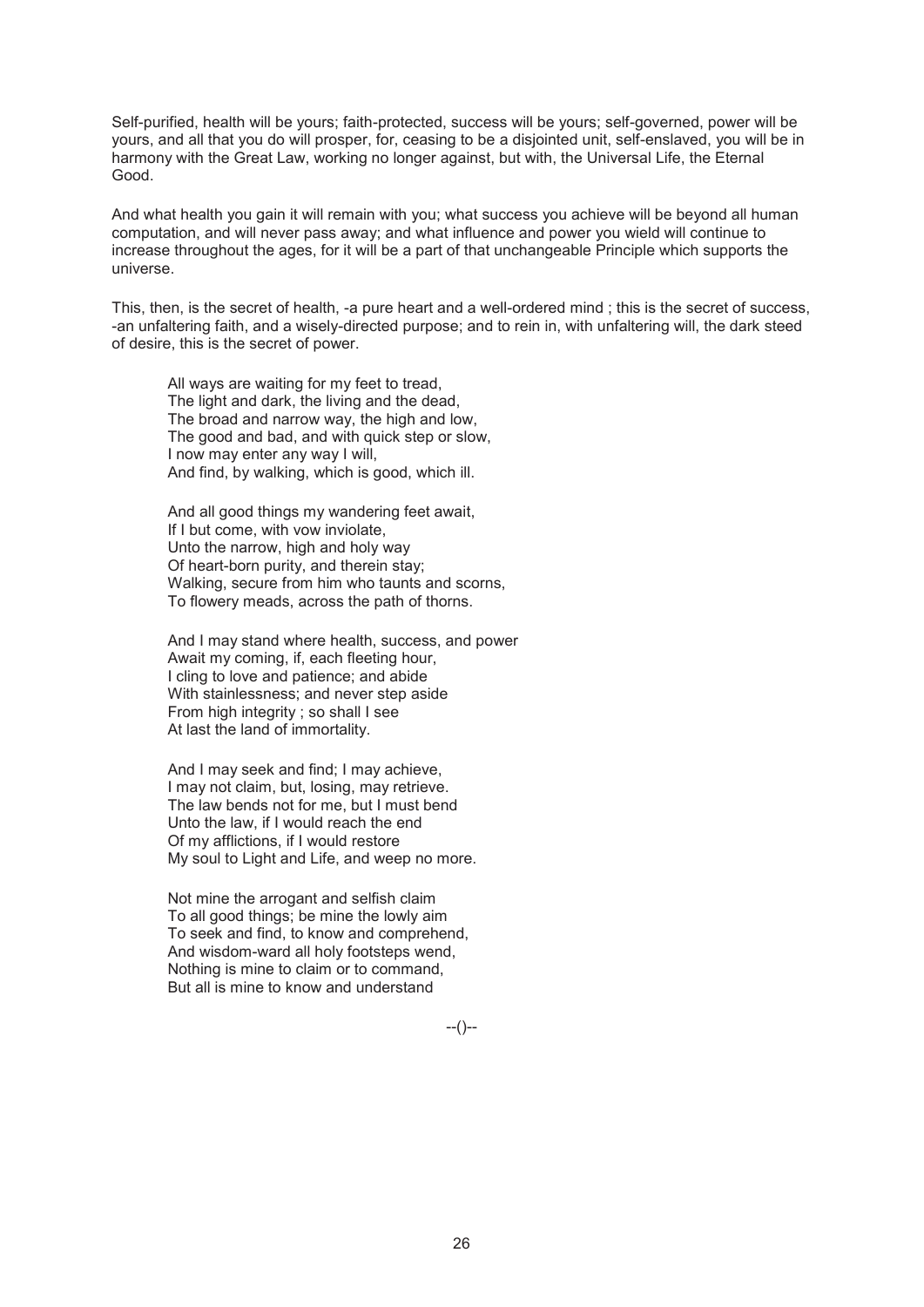## **The Secret of Abounding Happiness**

Great is the thirst for happiness, and equally great is the lack of happiness. The majority of the poor long for riches, believing that their possession would bring them supreme and lasting happiness.

Many who are rich, having gratified every desire and whim, suffer from ennui and repletion, and are farther from the possession of happiness even than the very poor.

If we reflect upon this state of things it will ultimately lead us to a knowledge of the all important truth that happiness is not derived from mere outward possessions, nor misery from the lack of them; for if this were so, we should find the poor always miserable, and the rich always happy, whereas the reverse is frequently the case.

Some of the most wretched people whom I have known were those who were surrounded with riches and luxury, whilst some of the brightest and happiest people I have met were possessed of only the barest necessities of life.

Many men who have accumulated riches have confessed that the selfish gratification which followed the acquisition of riches has robbed life of its sweetness, and that they were never so happy as when they were poor.

What, then, is happiness, and how is it to be secured? Is it a figment, a delusion, and is suffering alone perennial? We shall find, after earnest observation and reflection, that all, except those who have entered the way of wisdom, believe that happiness is only to be obtained by the gratification of desire.

It is this belief, rooted in the soil of ignorance, and continually watered by selfish cravings, that is the cause of all the misery in the world.

And I do not limit the word desire to the grosser animal cravings; it extends to the higher psychic realm, where far more powerful, subtle, and insidious cravings hold in bondage the intellectual and refined, depriving them of all that beauty, harmony, and purity of soul whose expression is happiness.

Most people will admit that selfishness is the cause of all the unhappiness in the world, but they fall under the soul-destroying delusion that it is somebody else's selfishness, and not their own.

When you are willing to admit that all your unhappiness is the result of your own selfishness you will not be far from the gates of Paradise; but so long as you are convinced that it is the selfishness of others that is robbing you of joy, so long will you remain a prisoner in your self-created purgatory.

Happiness is that inward state of perfect satisfaction which is joy and peace, and from which all desire is eliminated. The satisfaction which results from gratified desire is brief and illusionary, and is always followed by an increased demand for gratification.

Desire is as insatiable as the ocean, and clamors louder and louder as its demands are attended to.

It claims ever-increasing service from its deluded devotees, until at last they are struck down with physical or mental anguish, and are hurled into the purifying fires of suffering. Desire is the region of hell, and all torments are centered there.

The giving up of desire is the realization of heaven, and all delights await the pilgrim there,

I sent my soul through the invisible, Some letter of that after life to spell,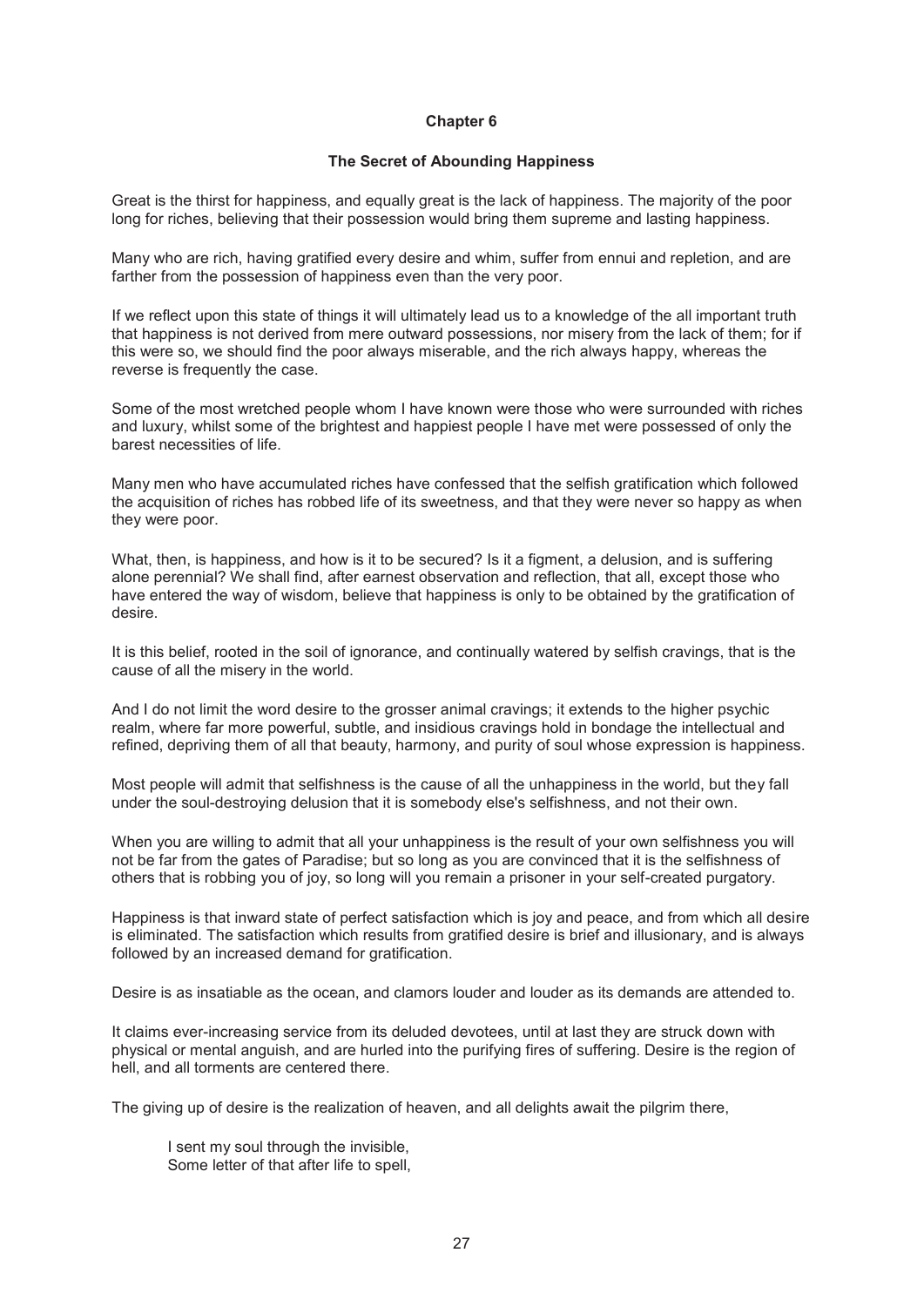And by-and-by my soul returned to me, And whispered, I myself am heaven and hell.

Heaven and hell are inward states. Sink into self and all its gratifications, and you sink into hell; rise above self into that state of consciousness which is the utter denial and forgetfulness of self, and you enter heaven.

Self is blind, without judgment, not possessed of true knowledge, and always leads to suffering. Correct perception, unbiased judgment, and true knowledge belong only to the divine state, and only in so far as you realize this divine consciousness can you know what real happiness is.

So long as you persist in selfishly seeking for your own personal happiness, so long will happiness elude you, and you will be sowing the seeds of wretchedness.

In so far as you succeed in losing yourself in the service of others, in that measure will happiness come to you, and you will reap a harvest of bliss.

It is in loving, not in being loved, The heart is blessed; It is in giving, not in seeking gifts. We find our quest.

Whatever be thy longing or thy need, That do thou give; So shall thy soul be fed, and thou indeed Shalt truly live.

Cling to self, and you cling to sorrow, relinquish self, and you enter into peace. To seek selfishly is not only to lose happiness, but even that which we believe to be the source of happiness.

See how the glutton is continually looking about for a new delicacy wherewith to stimulate his deadened appetite; and how, bloated, burdened, and diseased, scarcely any food at last is eaten with pleasure.

Whereas, he who has mastered his appetite, and not only does not seek, but never thinks of gustatory pleasure, finds delight in the most frugal meal. The angel-form of happiness, which men, looking through the eyes of self, imagine they see in gratified desire, when clasped is always found to be the skeleton of misery. Truly, "He that seeketh his life shall lose it, and he that loseth his life shall find it."

Abiding happiness will come to you when, ceasing to selfishly cling, you are willing to give up. When you are willing to lose, unreservedly, that impermanent thing which is so dear to you, and which, whether you cling to it or not, will one day be snatched from you, then you will find that that which seemed to you like a painful loss, turns out to be a supreme gain.

To give up in order to gain, than this there is no greater delusion, nor no more prolific source of misery; but to be willing to yield up and to suffer loss, this is indeed the Way of Life.

How is it possible to find real happiness by centering ourselves in those things which, by their very nature, must pass away? Abiding and real happiness can only be found by centering ourselves in that which is permanent.

Rise, therefore, above the clinging to and the craving for impermanent things, and you will then enter into a consciousness of the Eternal, and as, rising above self, and by growing more and more into the spirit of purity, self-sacrifice and universal Love, you become centered in that consciousness, you will realize that happiness which has no reaction, and which can never be taken from you.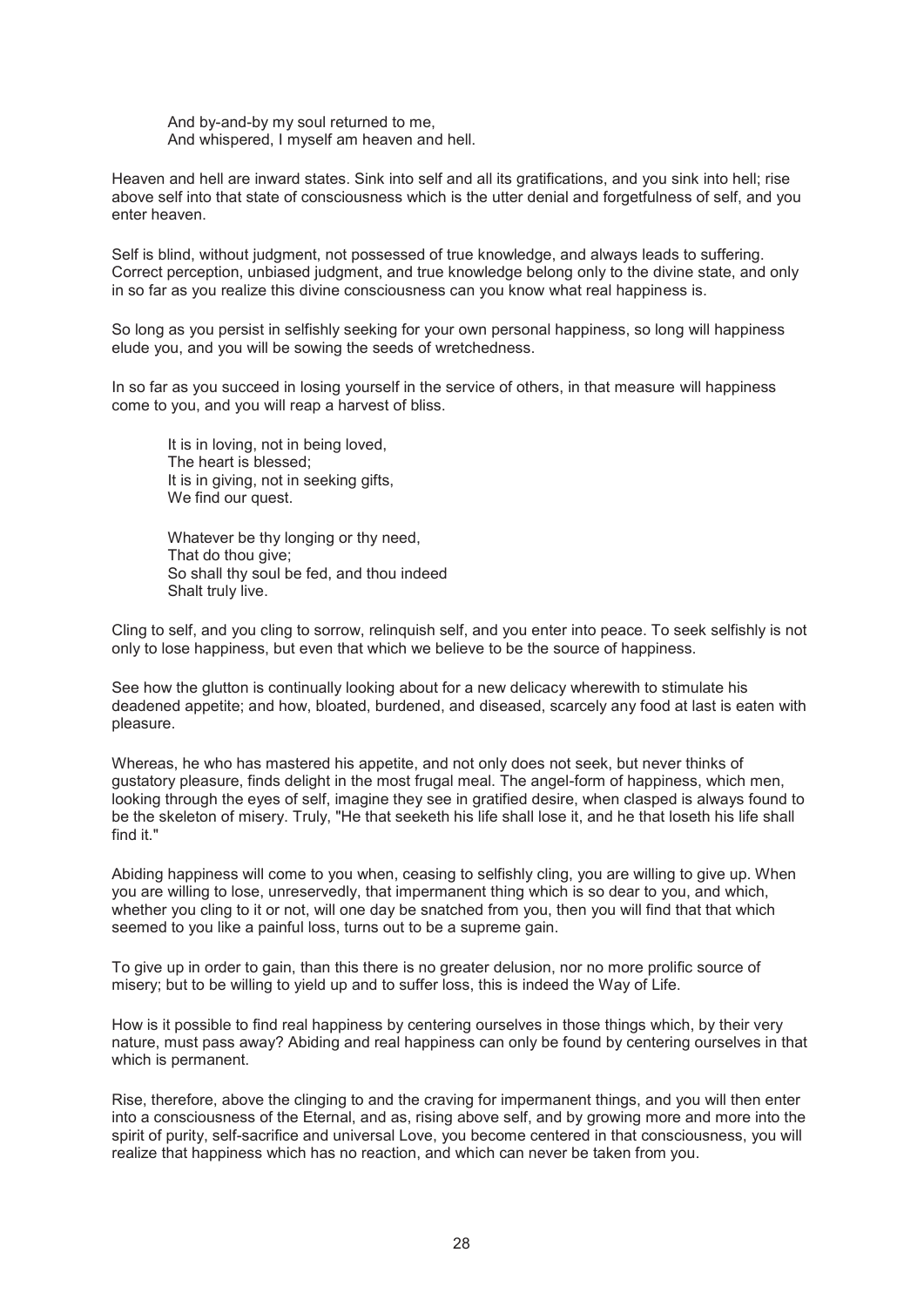The heart that has reached utter self-forgetfulness in its love for others has not only become possessed of the highest happiness but has entered into immortality, for it has realized the Divine.

Look back upon your life, and you will find that the moments of supremest happiness were those in which you uttered some word, or performed some act, of compassion or self-denying love. Spiritually, happiness and harmony are, synonymous.

Harmony is one phase of the Great Law whose spiritual expression is love. All selfishness is discord, and to be selfish is to be out of harmony with the Divine order.

As we realize that all-embracing love which is the negation of self, we put ourselves in harmony with the divine music, the universal song, and that ineffable melody which is true happiness becomes our own.

Men and women are rushing hither and thither in the blind search for happiness, and cannot find it; nor ever will until they recognize that happiness is already within them and round about them, filling the universe, and that they, in their selfish searching are shutting themselves out from it.

I followed happiness to make her mine, Past towering oak and swinging ivy vine. She fled, I chased, o'er slanting hill and dale, O'er fields and meadows, in the purpling vale; Pursuing rapidly o'er dashing stream. I scaled the dizzy cliffs where eagles scream; I traversed swiftly every land and M. But always happiness eluded me.

Exhausted, fainting, I pursued no more, But sank to rest upon a barren shore. One came and asked for food, and one for alms I placed the bread and gold in bony palms. One came for sympathy, and one for rest; I shared with every needy one my best; When, Io! sweet Happiness, with form divine, Stood by me, whispering softly, 'I am thine'.

These beautiful lines of Burleigh's express the secret of all abounding happiness. Sacrifice the personal and transient, and you rise at once into the impersonal and permanent.

Give up that narrow cramped self that seeks to render all things subservient to its own petty interests, and you will enter into the company of the angels, into the very heart and essence of universal Love.

Forget yourself entirely in the sorrows of others and in ministering to others, and divine happiness will emancipate you from all sorrow and suffering.

"Taking the first step with a good thought, the second with a good word, and the third with a good deed, I entered Paradise." And you also may enter into Paradise by pursuing the same course. It is not beyond, it is here. It is realized only by the unselfish.

It is known in its fullness only to the pure in heart. If you have not realized this unbounded happiness you may begin to actualize it by ever holding before you the lofty ideal of unselfish love, and aspiring towards it.

Aspiration or prayer is desire turned upward. It is the soul turning toward its Divine source, where alone permanent satisfaction can be found. By aspiration the destructive forces of desire are transmuted into divine and all-preserving energy.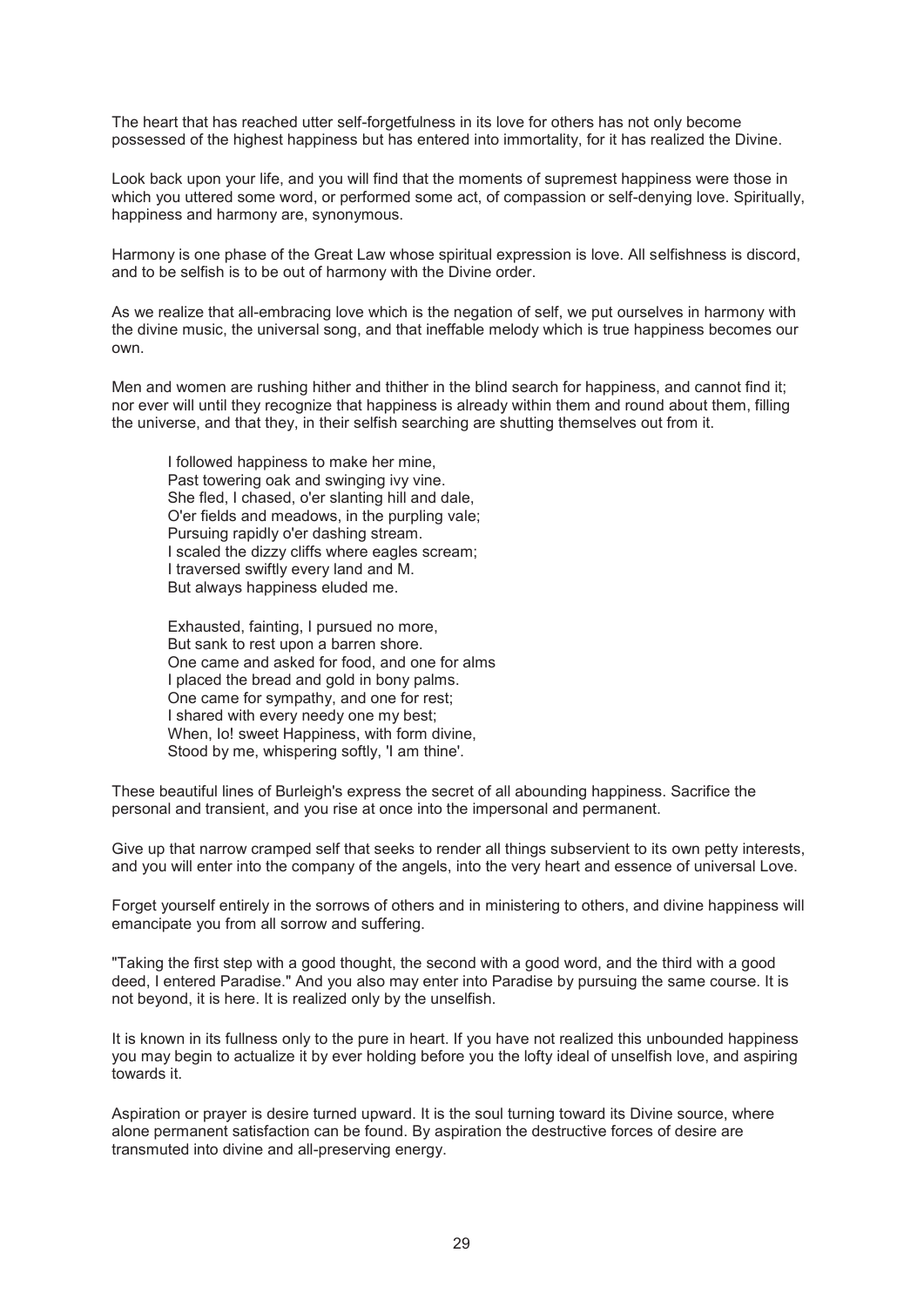To aspire is to make an effort to shake off the trammels of desire; it is the prodigal made wise by loneliness and suffering, returning to his Father's Mansion.

As you rise above the sordid self; as you break, one after another, the chains that bind you, will you realize the joy of giving, as distinguished from the misery of grasping - giving of your substance; giving of your intellect; giving of the love and light that is growing within you.

You will then understand that it is indeed "more blessed to give than to receive."

But the giving must be of the heart without any taint of self, without desire for reward. The gift of pure love is always attended with bliss. If, after you have given, you are wounded because you are not thanked or flattered, or your name put in the paper, know then that your gift was prompted by vanity and not by love, and you were merely giving in order to get; were not really giving, but grasping.

Lose yourself in the welfare of others; forget yourself in all that you do; this is the secret of abounding happiness.

Ever be on the watch to guard against selfishness, and learn faithfully the divine lessons of inward sacrifice; so shall you climb the highest heights of happiness, and shall remain in the neverclouded sunshine of universal joy, clothed in the shining garment of immortality.

Are you searching for the happiness that does not fade away? Are you looking for the joy that lives, and leaves no grievous day? Are you panting for the waterbrooks of Love, and Life, and Peace?

Then let all dark desires depart, and selfish seeking cease. Are you ling'ring in the paths of pain, grief-haunted, stricken sore? Are you wand'ring in the ways that wound your weary feet the more? Are you sighing for the Resting-Place where tears and sorrows cease?

Then sacrifice your selfish heart and find the Heart of Peace.

 $-(-)$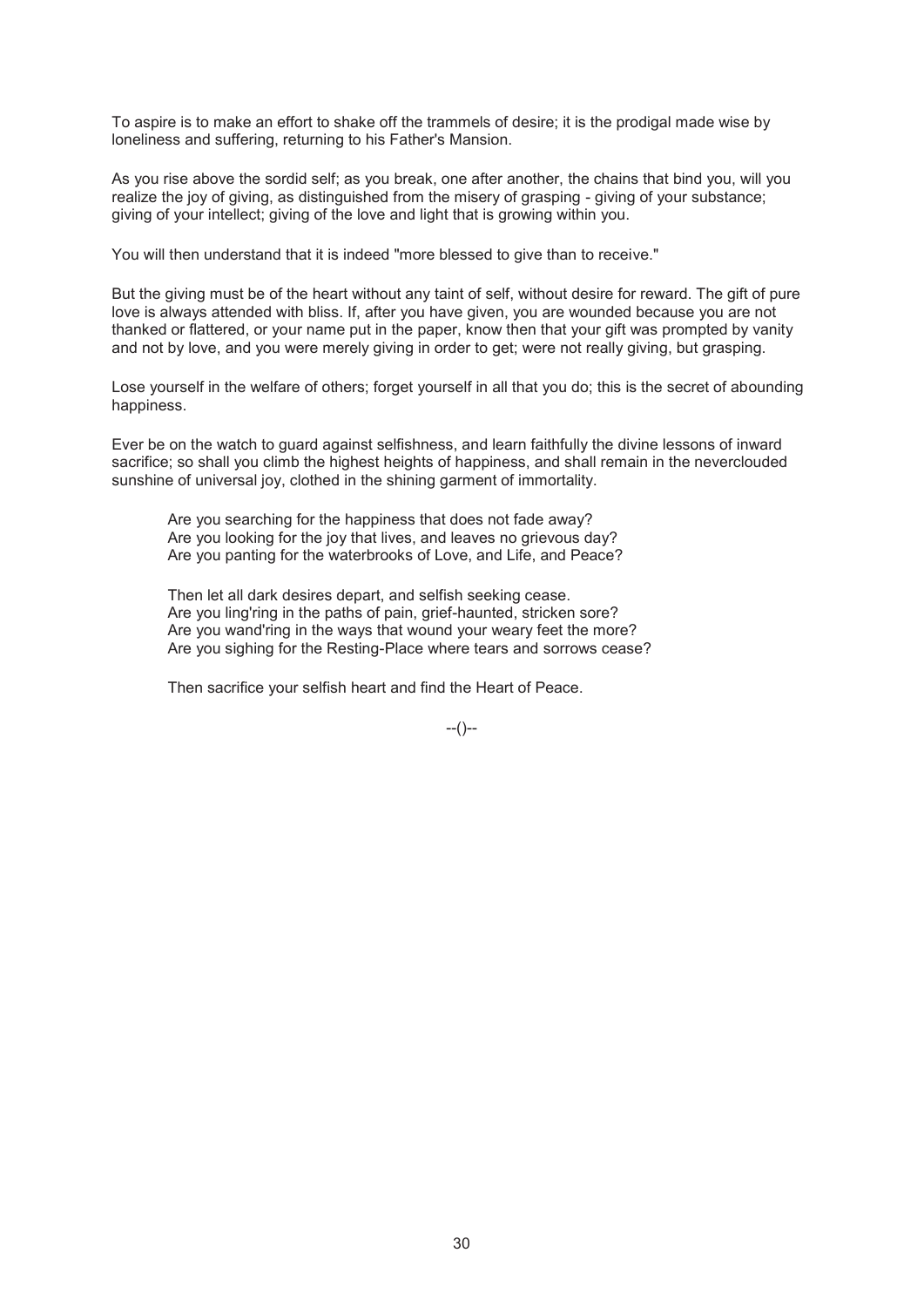## **The Realization of Prosperity**

It is granted only to the heart that abounds with integrity, trust, generosity and love to realize true prosperity. The heart that is not possessed of these qualities cannot know prosperity, for prosperity, like happiness, is not an outward possession, but an inward realization.

The greedy man may become a millionaire, but he will always be wretched, and mean, and poor, and will even consider himself outwardly poor so long as there is a man in the world who is richer than himself, whilst the upright, the open-handed and loving will realize a full and rich prosperity, even though their outward possessions may be small.

He is poor who is dissatisfied; he is rich who is contented with what he has, and he is richer who is generous with what he has.

When we contemplate the fact that the universe is abounding in all good things, material as well as spiritual, and compare it with man's blind eagerness to secure a few gold coins, or a few acres of dirt, it is then that we realize how dark and ignorant selfishness is; it is then that we know that self-seeking is self-destruction.

Nature gives all, without reservation, and loses nothing; man, grasping all, loses everything.

If you would realize true prosperity do not settle down, as many have done, into the belief that if you do right everything will go wrong. Do not allow the word "competition" to shake your faith in the supremacy of righteousness.

I care not what men may say about the "laws of competition," for do I not know the unchangeable Law, which shall one day put them all to rout, and which puts them to rout even now in the heart and life of the righteous man?

And knowing this Law I can contemplate all dishonesty with undisturbed repose, for I know where certain destruction awaits it. Under all circumstances do that which you believe to be right, and trust the Law; trust the Divine Power that is imminent in the universe, and it will never desert you, and you will always be protected.

By such a trust all your losses will be converted into gains, and all curses which threaten will be transmuted into blessings. Never let go of integrity, generosity, and love, for these, coupled with energy, will lift you into the truly prosperous state.

Do not believe the world when it tells you that you must always attend to "number one" first, and to others afterwards. To do this is not to think of others at all, but only of one's own comforts.

To those who practice this the day will come when they will be deserted by all, and when they cry out in their loneliness and anguish there will be no one to hear and help them. To consider one's self before all others is to cramp and warp and hinder every noble and divine impulse.

Let your soul expand, let your heart reach out to others in loving and generous warmth, and great and lasting will be your joy, and all prosperity will come to you. Those who have wandered from the highway of righteousness guard themselves against competition; those who always pursue the right need not to trouble about such defense.

This is no empty statement, There are men today who, by the power of integrity and faith, have defied all competition, and who, without swerving in the least from their methods, when competed with, have risen steadily into prosperity, whilst those who tried to undermine them have fallen back defeated.